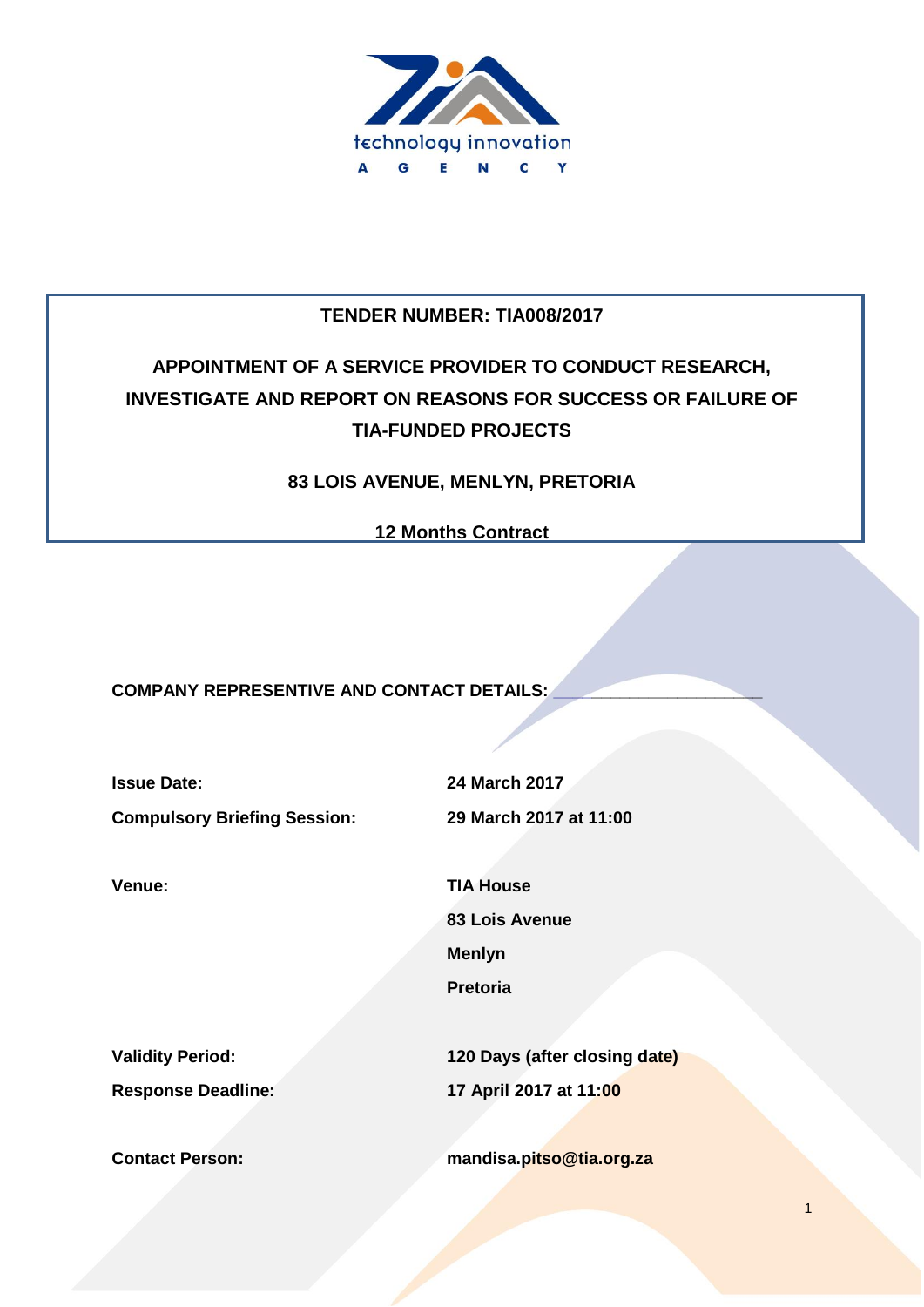

#### **1. BACKGROUND**

The Technology Innovation Agency (TIA) is a Schedule 3A public entity in terms of the Public Finance Management Act 1 of 1999, as amended. Its mandate in terms of the TIA Act, 2008 is amongst other things, to provide financial and non-financial support to enhance the country's capacity to translate research and development outputs into commercially viable products and services that can stimulate the economy and improve the lives of people. (For more information please visit TIA website on [www.tia.org.za\)](http://www.tia.org.za/).

#### **2. PURPOSE**

TIA is seeking to make an appointment of a service provider to conduct research, investigate and report on reasons for success or failure of TIA-funded projects. This will be used to provide lessons learnt for inputs into future investment decisions.

#### **3. SCOPE**

The service provider is expected to conduct research, investigate and report on approximately 170 (one hundred and seventy) projects that were directly funded by TIA and/or historically funded by TIA's predecessors. The funded projects are located across South Africa and the service provider will be required to travel to these projects.

A mandatory briefing session will be held.

The final report must be issued within 12 months from date of appointment of the selected service provider.

#### **4. EXPERIENCE**

The service provider must demonstrate experience in research and display an understanding of small business landscape particularly in technology development.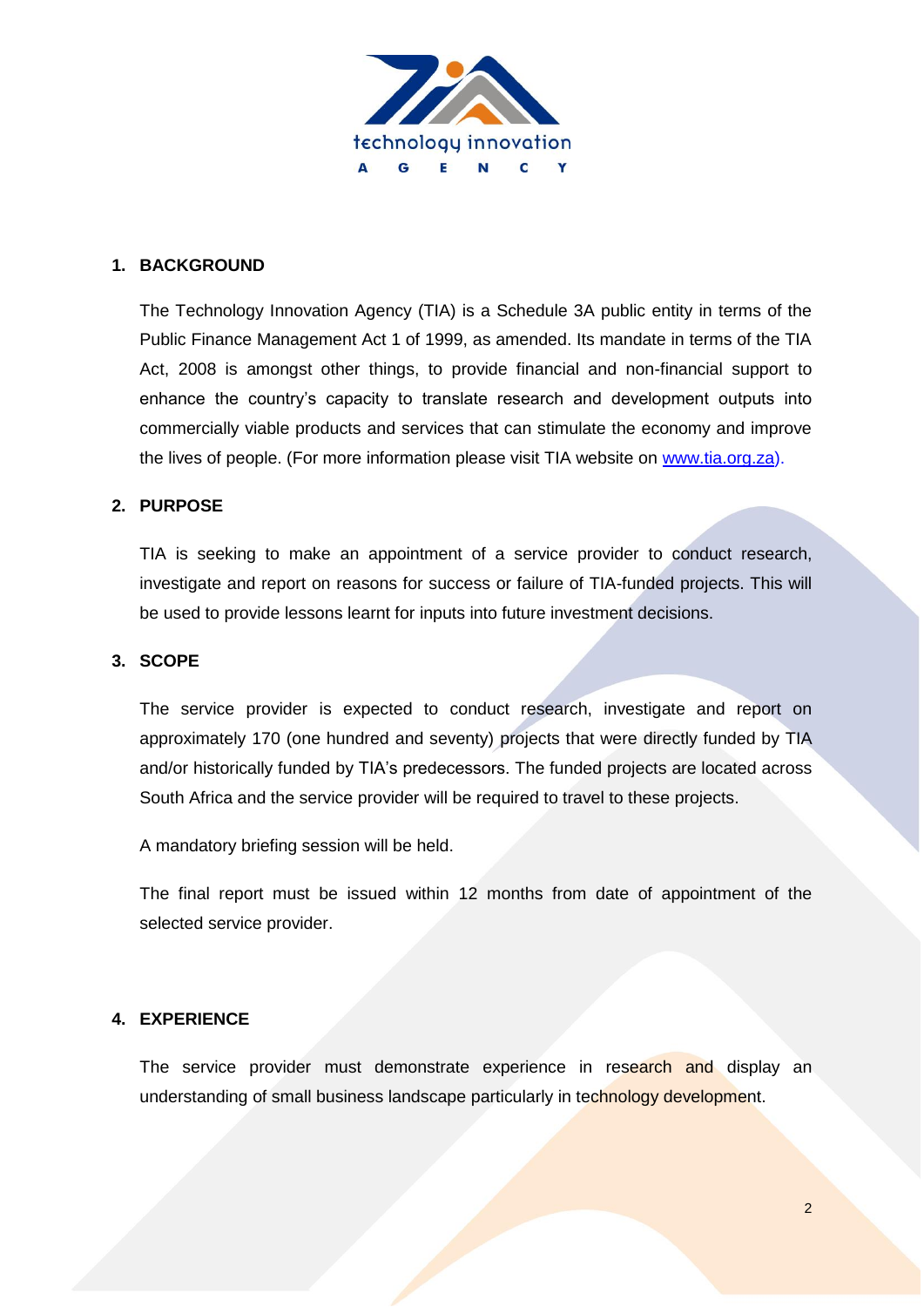

The person assigned to this task must have at least 10 (ten) years of experience in the areas referred to above and must demonstrate in-depth expertise in the research area as well as capacity to deliver on the required assignment.

# **5. MANDATORY REQUIREMENTS**

- Detailed profile of the Firm
- Pricing for the project
- Registration on CSD with a tax compliant status
- **Standard Bidding Documents**
- Attendance of the compulsory briefing session as set out in section 3 of this document.

# **6. CONFIDENTIALITY, CONFLICT OF INTEREST AND GENERAL TERMS AND CONDITIONS**

- The service provider must maintain confidentiality regarding all matters relating to the assignment. Furthermore, he/she must not abuse his/her status and set aside any potential conflict of interest. TIA reserves the right to ask the firm to recuse itself from the matter, if it is the view that his continued involvement is no longer appropriate.
- The Respondent is responsible for all costs incurred in the preparation and submission of the proposal.
- A copy/s of any affiliations, memberships and/or accreditations that support your submission must be included in the proposal.

# *Kindly note that TIA is entitled to*:

- Amend any RFP conditions, validity period, specifications, or extend the closing date and/or time of RFP's before the closing date. All Respondents, to whom the RFP documents have been issued, will be advised in writing of such amendments in good time;
- Verify any information contained in a proposal;
- Not appoint any bidder: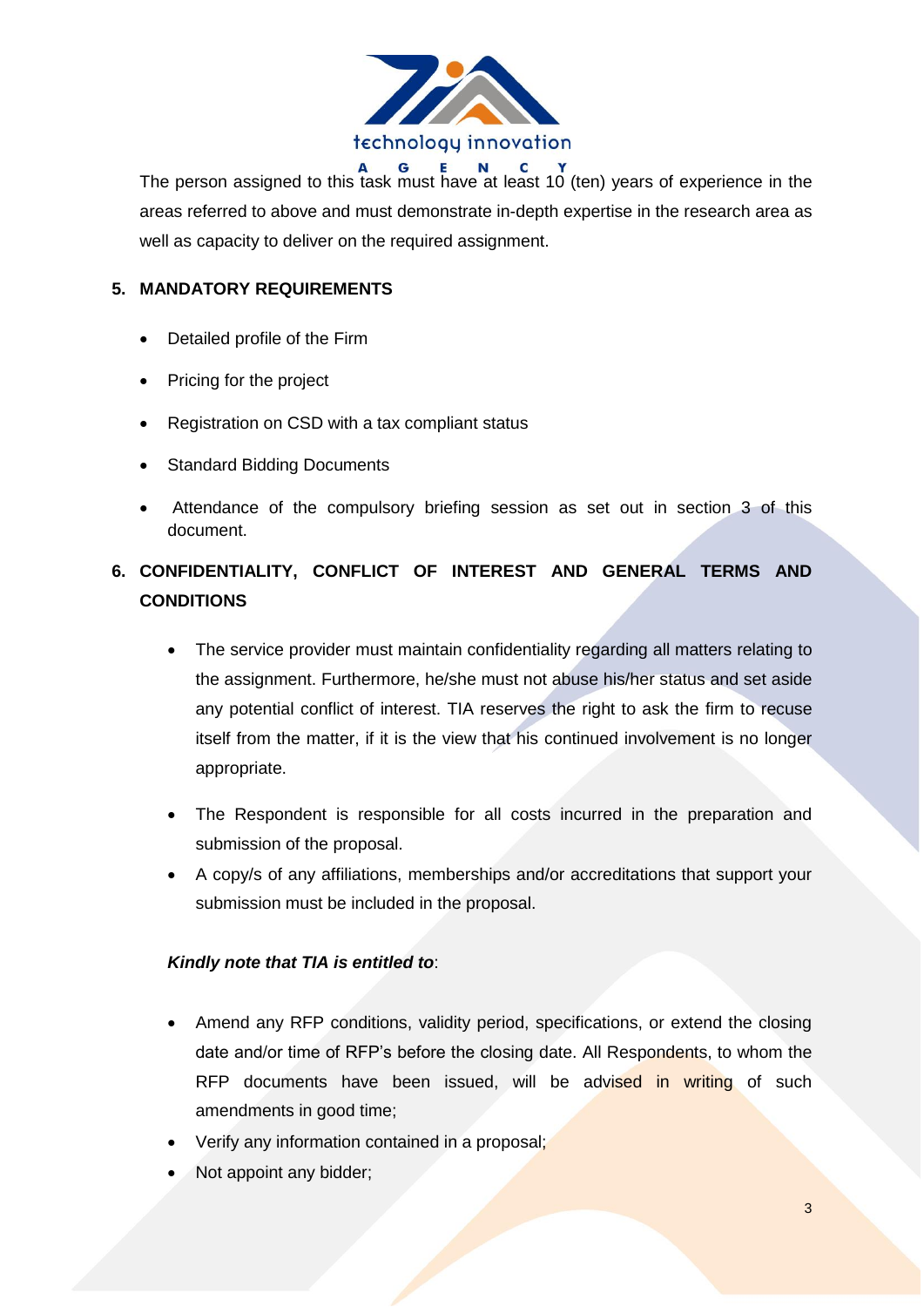

- Vary, alter, and/or amend the terms of this RFP, at any time prior to the finalisation of its adjudication hereof;
- Disqualify proposals that contain an omission of disclosure of material information, that is factual inaccurate, and/or contains a misrepresentation of facts. This could also lead to the cancellation of any subsequent contracts;
- Not accept the lowest proposal or any proposal in part or in whole. TIA normally awards the contract to the Bidder who proves to be fully capable of handling the contract and whose proposal is technically acceptable and/or financially advantageous to TIA. Appointment as a successful contractor shall be subject to the parties agreeing to mutually acceptable contractual terms and conditions. In the event of the parties failing to reach such agreement within 30 (thirty) days from the appointment date, TIA shall be entitled to appoint the contractor who was rated 2nd (second), and so on;
- Award this RFP as a whole or in part without furnishing reasons;
- Cancel or withdraw from this RFP as a whole or in part without furnishing reasons and without attracting any liability;
- The Bidder hereby offers to render all of the services described in the attached documents (if any) to TIA on the terms and conditions and in accordance with the specifications stipulated in this RFP documents (and which shall be taken as part of, and incorporated into, this proposal at the prices inserted therein);
- This proposal and its acceptance shall be subject to the terms and conditions contained in this RFP document; and
- The Respondent shall prepare for a possible presentation should TIA require such and the Respondent shall be notified thereof no later than 4 (four) days before the actual presentation date.

# **7. EVALUATION CRITERIA**

The proposals will be evaluated in terms of the Preferential Procurement Policy Framework Act (Act 5 of 2000) and applicable regulations. The 90/10 point systems will be applied during the evaluation.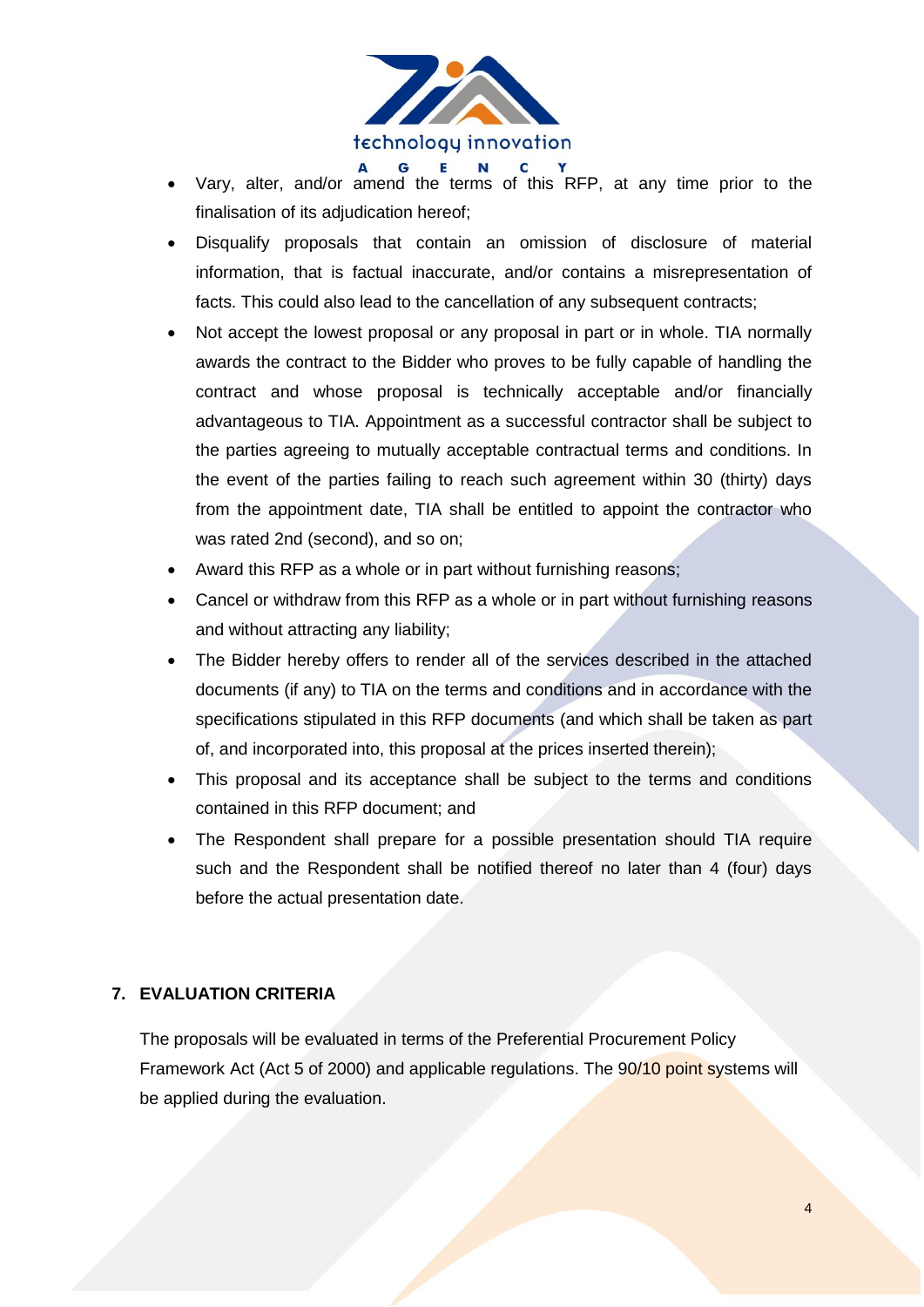

# **a) First Stage evaluation criteria**

Submissions will be evaluated for functionality based on the criteria below:

| Evaluation categories and criteria                                                   |      | Max<br>Score |
|--------------------------------------------------------------------------------------|------|--------------|
| Experience in Research with regards to project failure or success;<br>1.             |      |              |
| should be ideally 10 years.                                                          | 0.25 | 5            |
| The bidder must provide a write-up detailing previous research work                  |      |              |
| including the number of years in conducting studies on project                       |      |              |
| failures or successes.                                                               |      |              |
| $5 = 10$ or more years,                                                              |      |              |
| $4 = 7 - 9$ years' experience,<br>$3 = 4 - 6$ years' experience,                     |      |              |
| $2 = 2 - 3$ years' experience,                                                       |      |              |
| $1 = 1$ years' experience,                                                           |      |              |
| $0 = no$ experience<br>Capacity of the project team to deliver<br>2.                 |      |              |
| Detailed CV's of project team members should be submitted detailing                  |      |              |
| the number of years' experience in conducting research in project                    |      |              |
|                                                                                      |      |              |
| failures or successes.                                                               | 0.30 | 5            |
| $5 = 10$ or more years,                                                              |      |              |
| $4 = 7 - 9$ years' experience,                                                       |      |              |
| $3 = 4 - 6$ years' experience,<br>$2 = 2 - 3$ years' experience,                     |      |              |
| $1 = 1$ years' experience,                                                           |      |              |
| $0 = no$ experience                                                                  |      |              |
| Experience in researching on project failure or successes. The bidder<br>3.          |      |              |
| must submit 5 written references detailing the high-level scope of the               |      |              |
| engagement, timeframe of the project and confirmation that the                       |      |              |
| output was of the desired standard.                                                  |      |              |
|                                                                                      | 0.45 |              |
| $5 = 5$ or more references confirming the above,                                     |      |              |
| $4 = 4$ references confirming the above,<br>$3 = 3$ references confirming the above, |      |              |
| $2 = 2$ references confirming the above,                                             |      |              |
| $1 = 1$ reference confirming the above,                                              |      |              |
| $0 = no$ reference or references not confirming the above.                           | 1.0  |              |
| Total weighted score/Maximum possible score                                          |      |              |
| Minimum qualifying score (expressed as percentage)                                   |      | 75%          |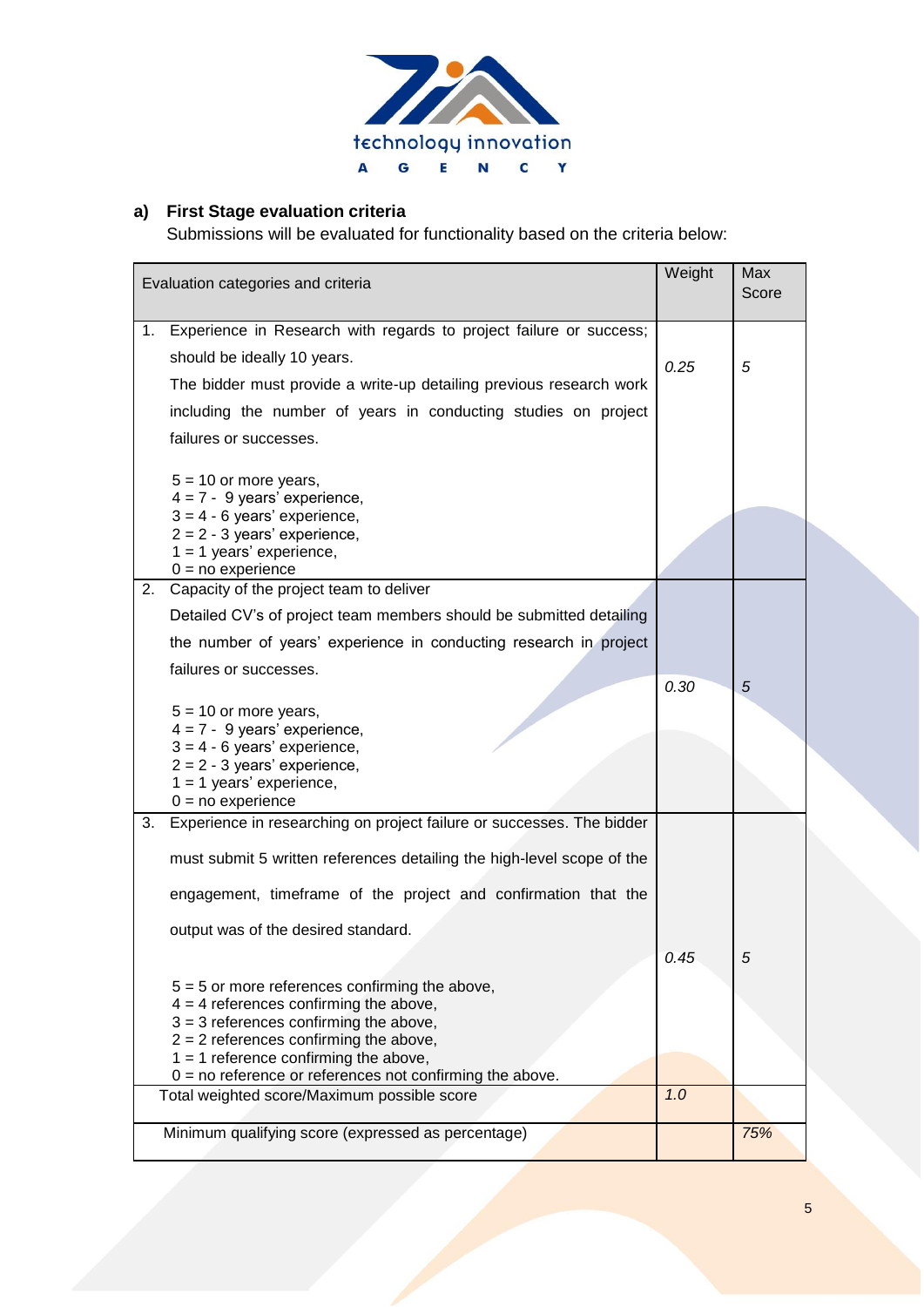

# b) **Second Stage Evaluation in Terms of 90/10**

Bidders who met the 75% threshold will be evaluated further based on 90/10 preferential point system as below:

| <b>Evaluation Categories</b>              |     | <b>Points</b> |
|-------------------------------------------|-----|---------------|
| <b>Bid Price</b><br>1.                    | 90  |               |
| 2. Points awarded for B-BBEE Status Level | 10  |               |
| <b>Total points</b>                       | 100 |               |

#### **8. PRICING OF THE PROJECT**

Pricing for the project must be submitted in a separate envelope clearly marked

The bidder must submit the pricing excluding any reimbursement costs for travel and accommodation. The bidder must be able to submit supporting documentation for travel related costs to qualify for reimbursements.

#### **9. ENQUIRIES AND SUBMISSION**

Proposals should be submitted at **83 Lois Avenue, Menlyn, 0187** no later *17 April 2017 at 11:00 (late bids will be disqualified)*. All enquiries regarding this Bid shall be submitted in writing to **[mandisa.pitso@tia.org.za](mailto:mandisa.pitso@tia.org.za)** with "*TIA008/2017"* as a subject.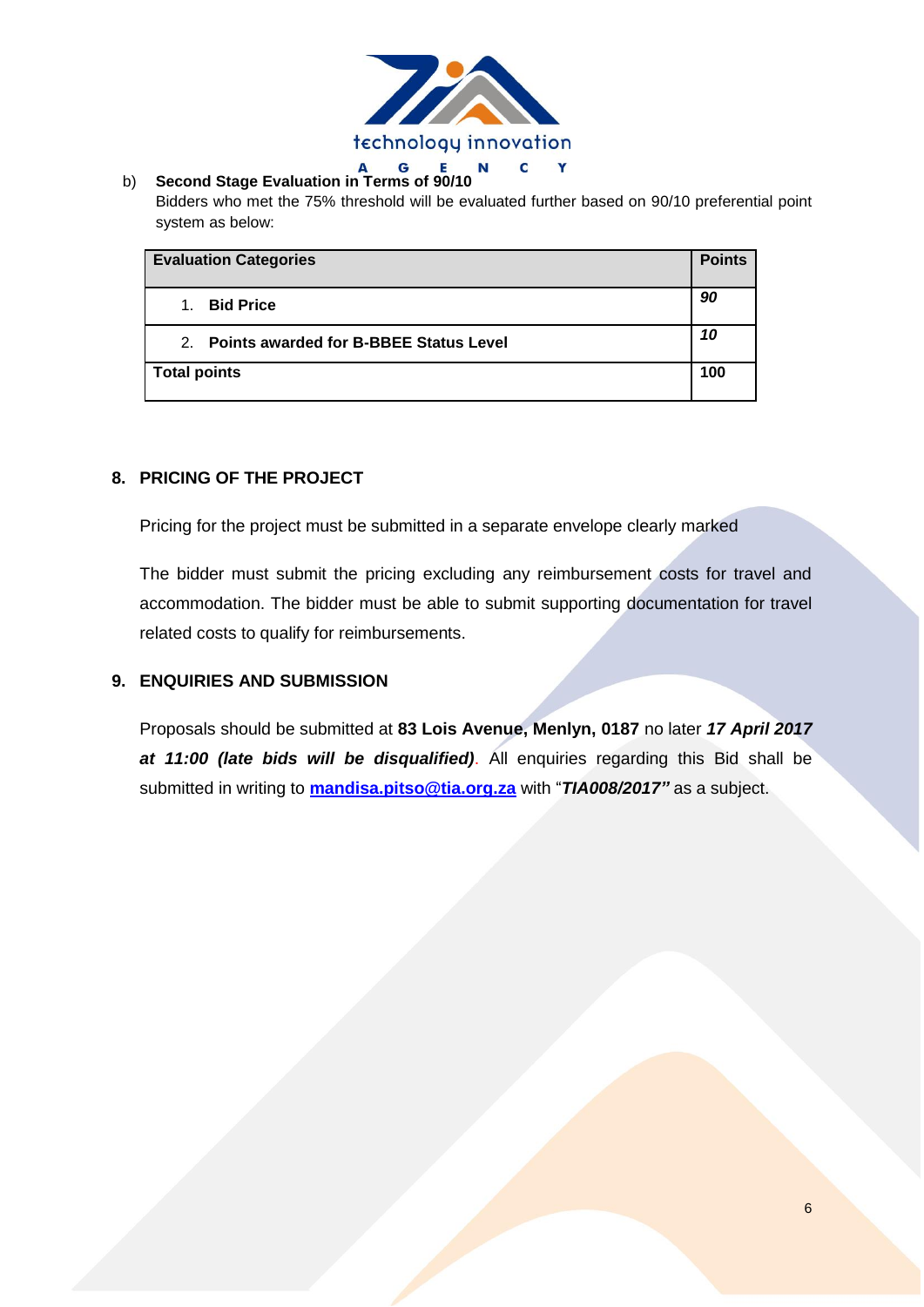

## **DECLARATION OF INTEREST**

- 1. Any legal person, including persons employed by the state<sup>1</sup>, or persons having a kinship with persons employed by the state, including a blood relationship, may make an offer or offers in terms of this invitation to bid (includes a price quotation, advertised competitive bid, limited bid or proposal). In view of possible allegations of favouritism, should the resulting bid, or part thereof, be awarded to persons employed by the state, or to persons connected with or related to them, it is required that the bidder or his/her authorised representative declare his/her position in relation to the evaluating/adjudicating authority where-
	- the bidder is employed by the state; and/or
	- the legal person on whose behalf the bidding document is signed, has a relationship with persons/a person who are/is involved in the evaluation and or adjudication of the bid(s), or where it is known that such a relationship exists between the person or persons for or on whose behalf the declarant acts and persons who are involved with the evaluation and or adjudication of the bid.
- 2. In order to give effect to the above, the following questionnaire must be completed and submitted with the bid.
	- 2.1. Full Name of bidder or his or her representative:
	- 2.2 Identity Number:
	- 2.3 Position occupied in the Company (director, trustee, shareholder<sup>2</sup>):
	- 2.4 Company Registration Number:
	- 2.5 Tax Reference Number: \_\_\_\_\_\_\_\_\_\_\_\_\_\_\_\_\_\_\_\_\_\_\_\_\_\_\_\_\_\_\_\_\_\_\_\_\_\_\_\_\_\_\_\_
	- 2.6 VAT Registration Number: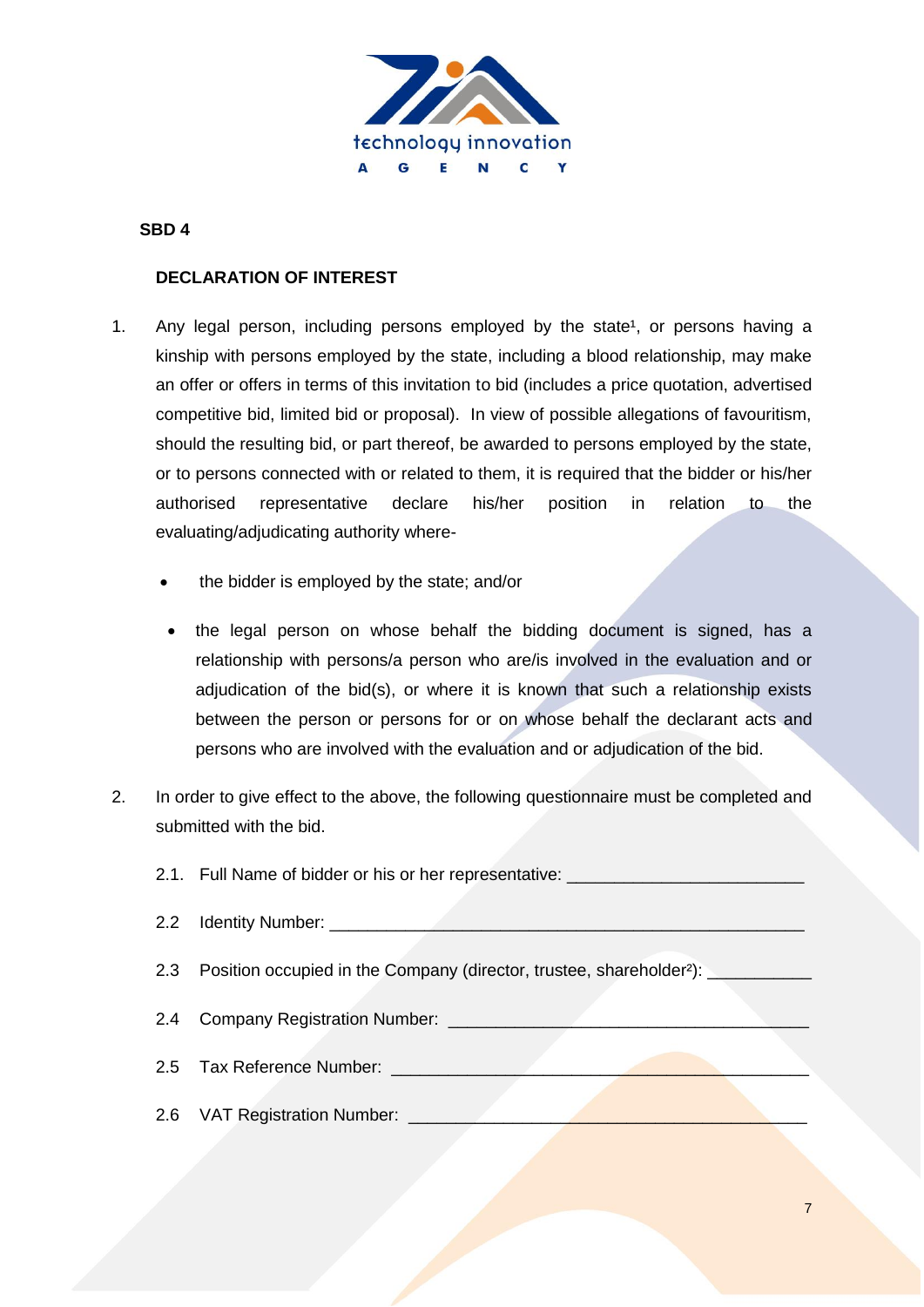

2.6.1 The names of all directors / trustees / shareholders / members, their individual identity numbers, tax reference numbers and, if applicable, employee / persal numbers must be indicated in paragraph 3 below.

 $1"$ State" means  $-$ 

(a) any national or provincial department, national or provincial public entity or constitutional institution within the meaning of the Public Finance Management Act, 1999 (Act No. 1 of 1999);

- (b) any municipality or municipal entity;
- (c) provincial legislature;
- (d) national Assembly or the national Council of provinces; or
- (e) Parliament.

²"Shareholder" means a person who owns shares in the company and is actively involved in the management of the enterprise or business and exercises control over the enterprise.

- 2.6.2 Are you or any person connected with the bidder YES / NO presently employed by the state?
- 2.6.3 If so, furnish the following particulars:

Name of person / director / trustee / shareholder/ member: \_\_\_\_\_\_\_\_\_\_\_\_\_\_\_\_\_\_\_\_\_

Name of state institution at which you or the person connected to the bidder is employed: \_\_\_\_\_\_\_\_\_\_\_\_\_\_\_\_\_\_\_\_\_\_\_\_\_\_\_\_\_\_\_\_\_\_\_\_\_\_\_\_\_\_\_\_\_\_\_\_\_\_\_\_\_

Position occupied in the state institution:

Any other particulars:

2.7.2 If you are presently employed by the state, did you obtain YES / NO the appropriate authority to undertake remunerative work outside employment in the public sector?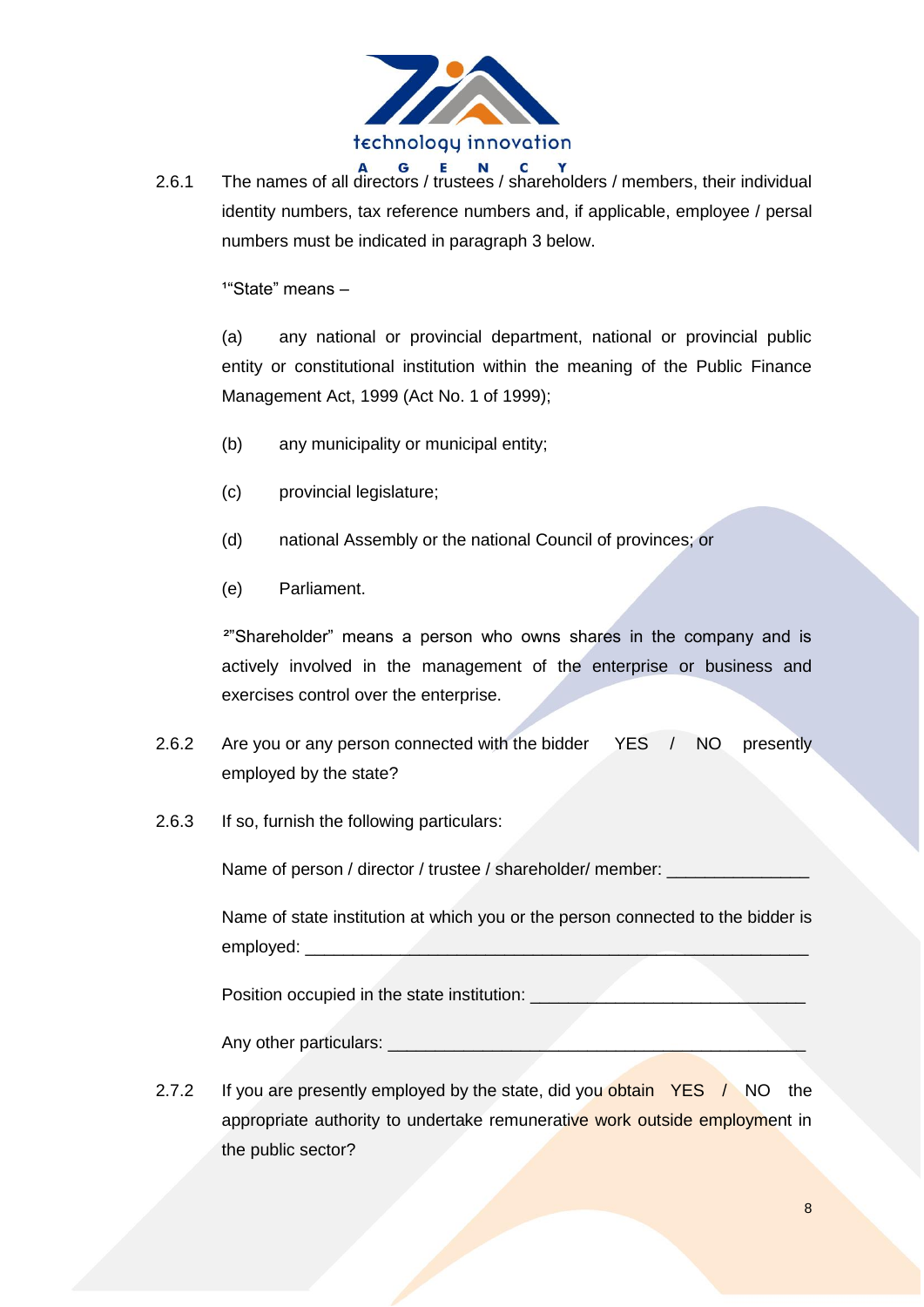

\_\_\_\_\_\_\_\_\_\_\_\_\_\_\_\_\_\_\_\_\_\_\_\_\_\_\_\_\_\_\_\_\_\_\_\_\_\_\_\_\_\_\_\_\_\_\_\_

\_\_\_\_\_\_\_\_\_\_\_\_\_\_\_\_\_\_\_\_\_\_\_\_\_\_\_\_\_\_\_\_\_\_\_\_\_\_\_\_\_\_\_\_\_\_\_\_

\_\_\_\_\_\_\_\_\_\_\_\_\_\_\_\_\_\_\_\_\_\_\_\_\_\_\_\_\_\_\_\_\_\_\_\_\_\_\_\_\_\_\_\_\_\_\_\_

\_\_\_\_\_\_\_\_\_\_\_\_\_\_\_\_\_\_\_\_\_\_\_\_\_\_\_\_\_\_\_\_\_\_\_\_\_\_\_\_\_\_\_\_\_\_\_\_

 $\overline{\phantom{a}}$  , where the contract of the contract of the contract of the contract of the contract of the contract of the contract of the contract of the contract of the contract of the contract of the contract of the contr

 $\overline{\phantom{a}}$ 

2.2.1 If yes, did you attach proof of such authority to the bid YES / NO document?

(Note: Failure to submit proof of such authority, where applicable, may result in the disqualification of the bid.

2.2.2 If no, furnish reasons for non-submission of such proof:

- 2.2.3 Did you or your spouse, or any of the company's directors / YES / NO trustees / shareholders / members or their spouses conduct business with the state in the previous twelve months?
- 2.2.4 If so, furnish particulars:

2.2.5 Do you, or any person connected with the bidder, have YES / NO any relationship (family, friend, other) with a person employed by the state and who may be involved with the evaluation and or adjudication of this bid?

 $\overline{\phantom{a}}$  , and the contract of the contract of the contract of the contract of the contract of the contract of the contract of the contract of the contract of the contract of the contract of the contract of the contrac

\_\_\_\_\_\_\_\_\_\_\_\_\_\_\_\_\_\_\_\_\_\_\_\_\_\_\_\_\_\_\_\_\_\_\_\_\_\_\_\_\_\_\_\_\_\_\_\_\_\_\_\_\_\_

 $\frac{1}{2}$  , and the set of the set of the set of the set of the set of the set of the set of the set of the set of the set of the set of the set of the set of the set of the set of the set of the set of the set of the set

2.2.6 If so, furnish particulars.

2.2.7 Are you, or any person connected with the bidder, YES/NO aware of any relationship (family, friend, other) between any other bidder and any person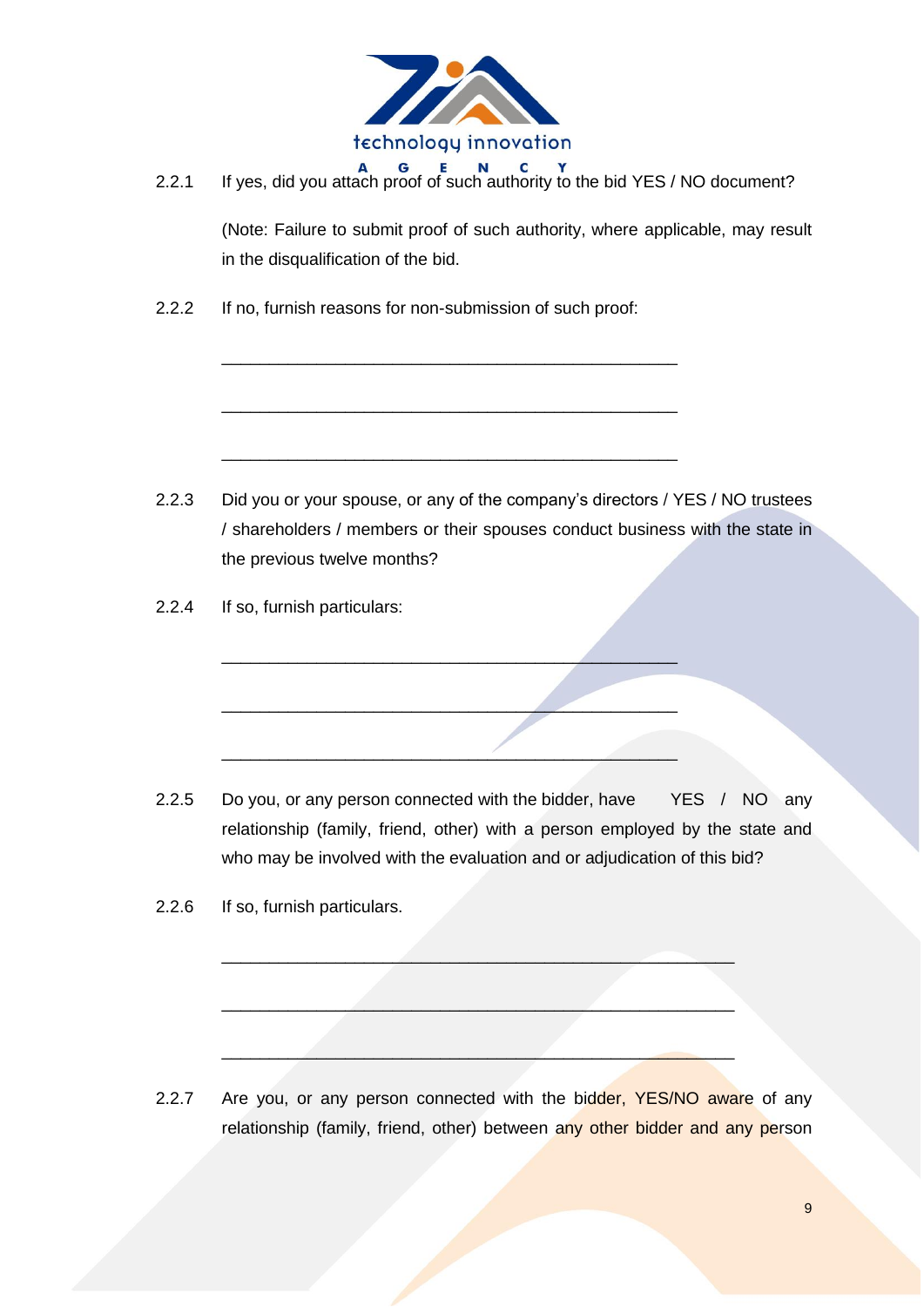

employed by the state who may be involved with the evaluation and or adjudication of this bid?

2.2.8 If so, furnish particulars

2.2.9 Do you or any of the directors / trustees / shareholders / members YES/NO of the company have any interest in any other related companies whether or not they are bidding for this contract?

\_\_\_\_\_\_\_\_\_\_\_\_\_\_\_\_\_\_\_\_\_\_\_\_\_\_\_\_\_\_\_\_\_\_\_\_\_\_\_\_\_\_\_\_\_\_\_\_\_\_\_\_\_\_

\_\_\_\_\_\_\_\_\_\_\_\_\_\_\_\_\_\_\_\_\_\_\_\_\_\_\_\_\_\_\_\_\_\_\_\_\_\_\_\_\_\_\_\_\_\_\_\_\_\_\_\_\_\_

\_\_\_\_\_\_\_\_\_\_\_\_\_\_\_\_\_\_\_\_\_\_\_\_\_\_\_\_\_\_\_\_\_\_\_\_\_\_\_\_\_\_\_\_\_\_\_\_\_\_\_\_\_\_

\_\_\_\_\_\_\_\_\_\_\_\_\_\_\_\_\_\_\_\_\_\_\_\_\_\_\_\_\_\_\_\_\_\_\_\_\_\_\_\_\_\_\_\_\_\_\_\_\_\_\_\_\_\_

- 2.2.10 If so, furnish particulars:
- 2.2.11 Full details of directors / trustees / members / shareholders.
- 2.2.12 Full Name Identity Number Personal Tax Reference Number State Employee Number / Persal Number

# **3 DECLARATION**

I, the undersigned (name) \_\_\_\_\_\_\_\_\_\_\_\_\_\_\_\_\_\_\_\_\_\_certify that the information furnished in paragraphs 2 and 3 above is correct.

I accept that the state may reject the bid or act against me in terms of paragraph 23 of the general conditions of contract should this declaration prove to be false.

| Position | Name of bidder |  |
|----------|----------------|--|
| Dated at | on this        |  |

\_\_\_\_\_\_\_\_\_\_\_\_\_\_\_\_\_\_\_\_\_\_ \_\_\_\_\_\_\_\_\_\_\_\_\_\_\_\_\_\_\_\_\_\_\_\_\_\_\_\_\_\_\_\_\_\_\_\_\_\_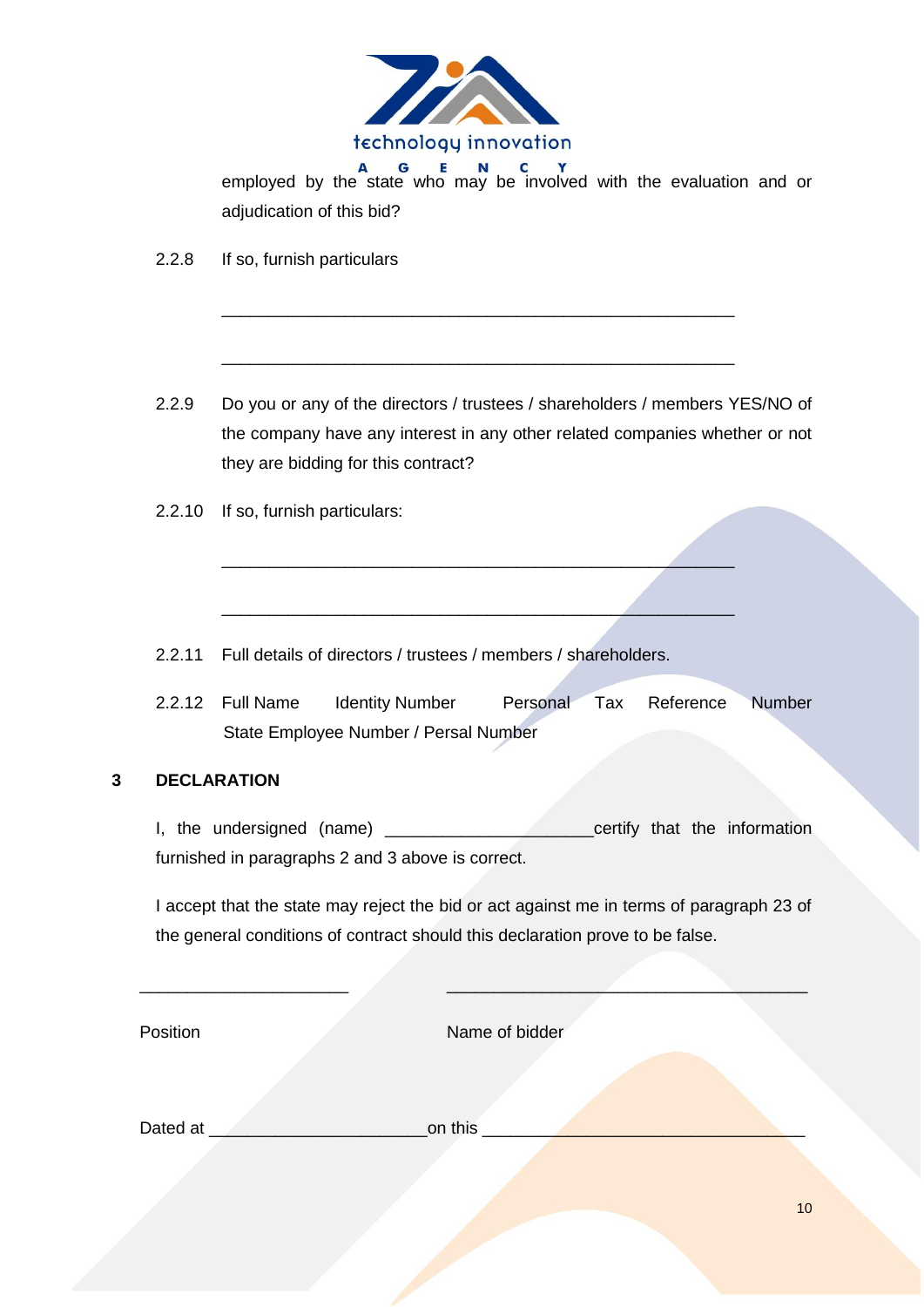

#### **SBD 6.1 PREFERENCE POINTS CLAIM FORM IN TERMS OF THE PREFERENTIAL PROCUREMENT REGULATIONS 2011**

This preference form must form part of all bids invited. It contains general information and serves as a claim form for preference points for Broad-Based Black Economic Empowerment (B-BBEE) Status Level of Contribution

#### **NB: BEFORE COMPLETING THIS FORM, BIDDERS MUST STUDY THE GENERAL CONDITIONS, DEFINITIONS AND DIRECTIVES APPLICABLE IN RESPECT OF B-BBEE, AS PRESCRIBED IN THE PREFERENTIAL PROCUREMENT REGULATIONS, 2011.**

## **1. GENERAL CONDITIONS**

- 1.1 The following preference point systems are applicable to all bids:
	- the 80/20 system for requirements with a Rand value of up to R1 000 000 (all applicable taxes included); and
	- the 90/10 system for requirements with a Rand value above R1 000 000 (all applicable taxes included).
- 1.2 The value of this bid is estimated to exceed/not exceed R1 000 000 (all applicable taxes included) and therefore the……………………system shall be applicable.
- 1.3 Preference points for this bid shall be awarded for:
	- (a) Price; and
	- (b) B-BBEE Status Level of Contribution.
- 1.3.1 The maximum points for this bid are allocated as follows:

#### **POINTS**

#### **1.3.1.1 PRICE** …………..

#### **1.3.1.2 B-BBEE STATUS LEVEL OF CONTRIBUTION** …………...

#### **Total points for Price and B-BBEE must not exceed 100**

1.4 Failure on the part of a bidder to fill in and/or to sign this form and submit a B-BBEE Verification Certificate from a Verification Agency accredited by the South African Accreditation System (SANAS) or a Registered Auditor approved by the Independent Regulatory Board of Auditors (IRBA) or an Accounting Officer as contemplated in the Close Corporation Act (CCA) together with the bid, will be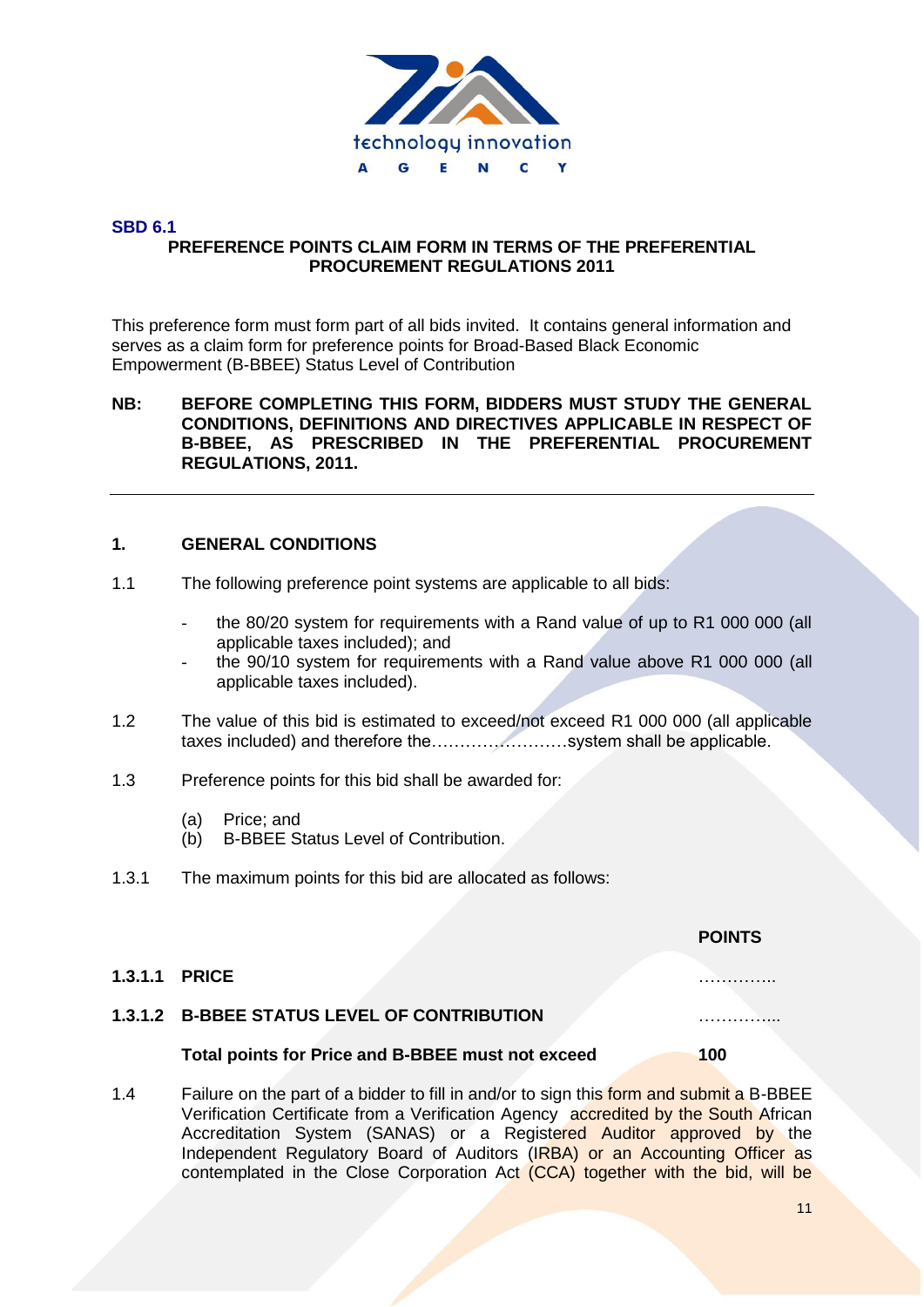

interpreted to mean that preference points for B-BBEE status level of contribution are not claimed.

1.5. The purchaser reserves the right to require of a bidder, either before a bid is adjudicated or at any time subsequently, to substantiate any claim in regard to preferences, in any manner required by the purchaser.

#### **2. DEFINITIONS**

2..1 **"all applicable taxes"** includes value-added tax, pay as you earn, income tax, unemployment insurance

fund contributions and skills development levies;

2.2 **"B-BBEE"** means broad-based black economic empowerment as defined in section 1 of the Broad

-Based Black Economic Empowerment Act;

2.3 "**B-BBEE status level of contributor"** means the B-BBEE status received by a measured entity based

on its overall performance using the relevant scorecard contained in the Codes of Good Practice on Black Economic Empowerment, issued in terms of section 9(1) of the Broad-Based Black Economic Empowerment Act;

2.4 **"bid"** means a written offer in a prescribed or stipulated form in response to an invitation by an

organ of state for the provision of services, works or goods, through price quotations, advertised

competitive bidding processes or proposals;

- 2.5 **"Broad-Based Black Economic Empowerment Act"** means the Broad-Based Black Economic Empowerment Act, 2003 (Act No. 53 of 2003);
- 2.6 **"comparative price"** means the price after the factors of a non-firm price and all unconditional discounts that can be utilized have been taken into consideration;
- 2.7 **"consortium or joint venture"** means an association of persons for the purpose of combining their

expertise, property, capital, efforts, skill and knowledge in an activity for the execution of a contract;

2.8 **"contract"** means the agreement that results from the acceptance of a bid by an organ of state;

2.9 **"EME"** means any enterprise with an annual total revenue of R5 million or less .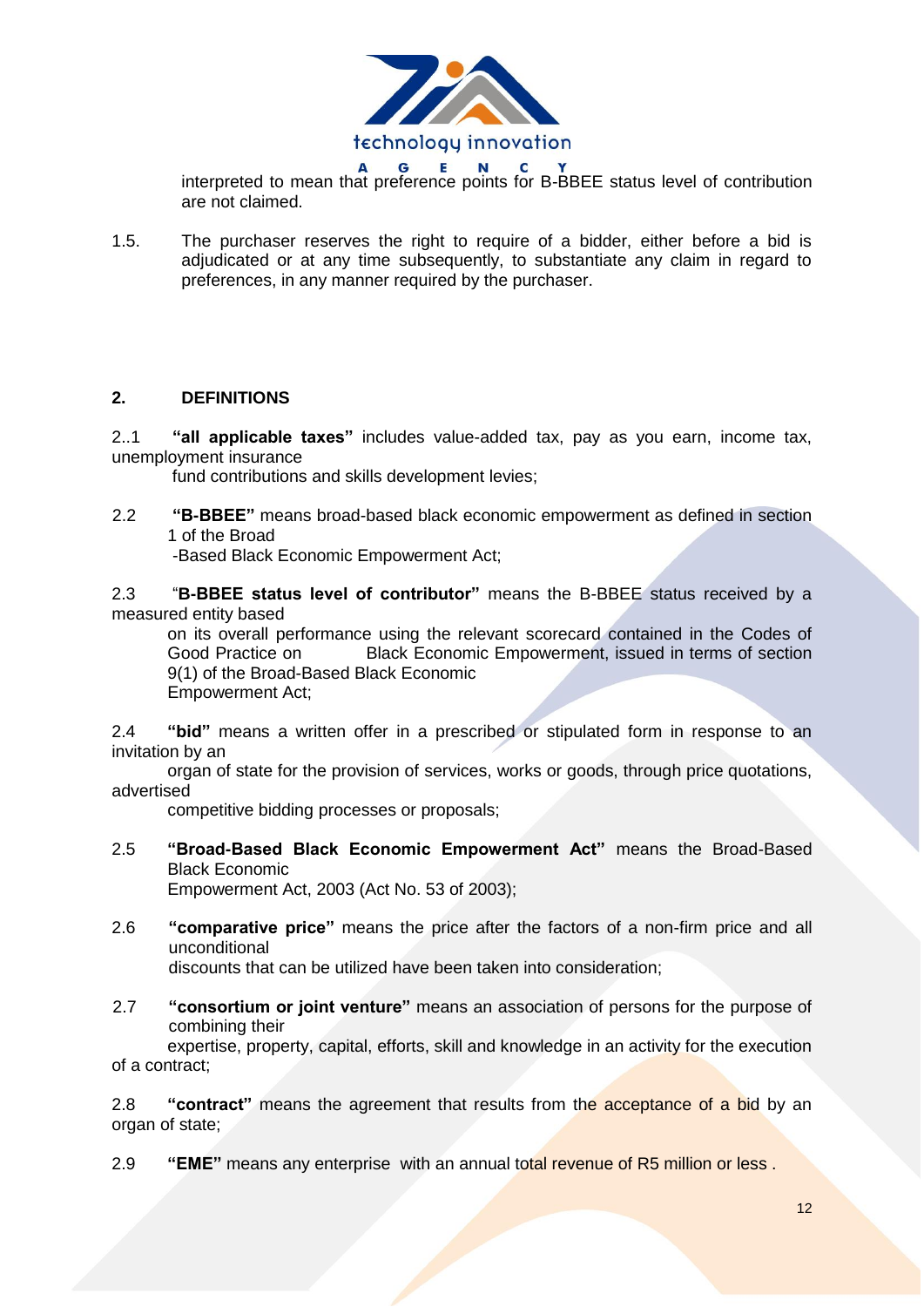

- **2.10 "Firm price"** means the price that is only subject to adjustments in accordance with the actual increase or decrease resulting from the change, imposition, or abolition of customs or excise duty and any other duty, levy, or tax, which, in terms of the law or regulation, is binding on the contractor and demonstrably has an influence on the price of any supplies, or the rendering costs of any service, for the execution of the contract;
- 2.11 **"functionality"** means the measurement according to predetermined norms, as set out in the bid documents, of a service or commodity that is designed to be practical and useful, working or operating, taking into account, among other factors, the quality, reliability, viability and durability of a service and the technical capacity and ability of a bidder;
- 2.12 **"non-firm prices"** means all prices other than "firm" prices;
- 2.13 **"person"** includes a juristic person;
- 2.14 **"rand value"** means the total estimated value of a contract in South African currency, calculated at the time of bid invitations, and includes all applicable taxes and excise duties;
- 2.15 **"sub-contract"** means the primary contractor's assigning, leasing, making out work to, or employing, another person to support such primary contractor in the execution of part of a project in terms of the contract;

2.16 **"total revenue"** bears the same meaning assigned to this expression in the Codes of Good

 Practice on Black Economic Empowerment, issued in terms of section 9(1) of the Broad-Based

 Black Economic Empowerment Act and promulgated in the *Government Gazette* on 9 February

2007;

- 2.17 **"trust"** means the arrangement through which the property of one person is made over or bequeathed to a trustee to administer such property for the benefit of another person; and
- 2.18 **"trustee"** means any person, including the founder of a trust, to whom property is bequeathed in order for such property to be administered for the benefit of another person.

# **3. ADJUDICATION USING A POINT SYSTEM**

- 3.1 The bidder obtaining the highest number of total points will be awarded the contract.
- 3.2 Preference points shall be calculated after prices have been brought to a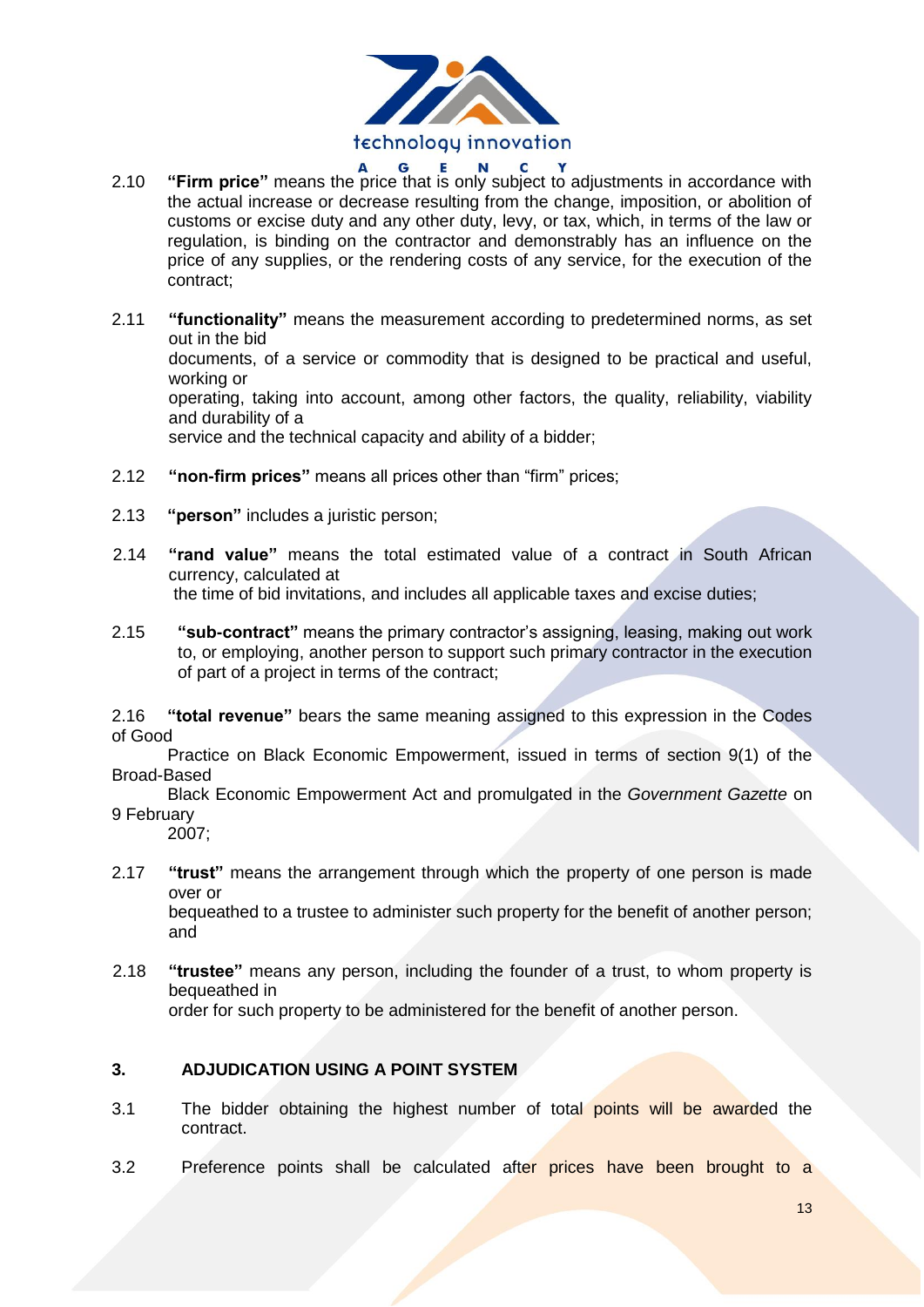

comparative basis taking into account all factors of non-firm prices and all unconditional discounts;.

3.3 Points scored must be rounded off to the nearest 2 decimal places.

3.4 In the event that two or more bids have scored equal total points, the successful bid

must be the one scoring the highest number of preference points for B-BBEE.

- 3.5 However, when functionality is part of the evaluation process and two or more bids have scored equal points including equal preference points for B-BBEE, the successful bid must be the one scoring the highest score for functionality.
- 3.6 Should two or more bids be equal in all respects, the award shall be decided by the drawing of lots.

# **4. POINTS AWARDED FOR PRICE**

## **4.1 THE 80/20 OR 90/10 PREFERENCE POINT SYSTEMS**

A maximum of 80 or 90 points is allocated for price on the following basis:

**80/20 or 90/10**

$$
Ps = 80 \left( 1 - \frac{Pt - P \min P}{ \min P} \right) \qquad \text{or} \qquad Ps = 90 \left( 1 - \frac{Pt - P \min P}{ \min P} \right)
$$

**Where** 

- Ps = Points scored for comparative price of bid under consideration
- $Pt =$  Comparative price of bid under consideration

Pmin = Comparative price of lowest acceptable bid

#### **5. Points awarded for B-BBEE Status Level of Contribution**

5.1 In terms of Regulation 5 (2) and 6 (2) of the Preferential Procurement Regulations, preference points must be awarded to a bidder for attaining the B-BBEE status level of contribution in accordance with the table below: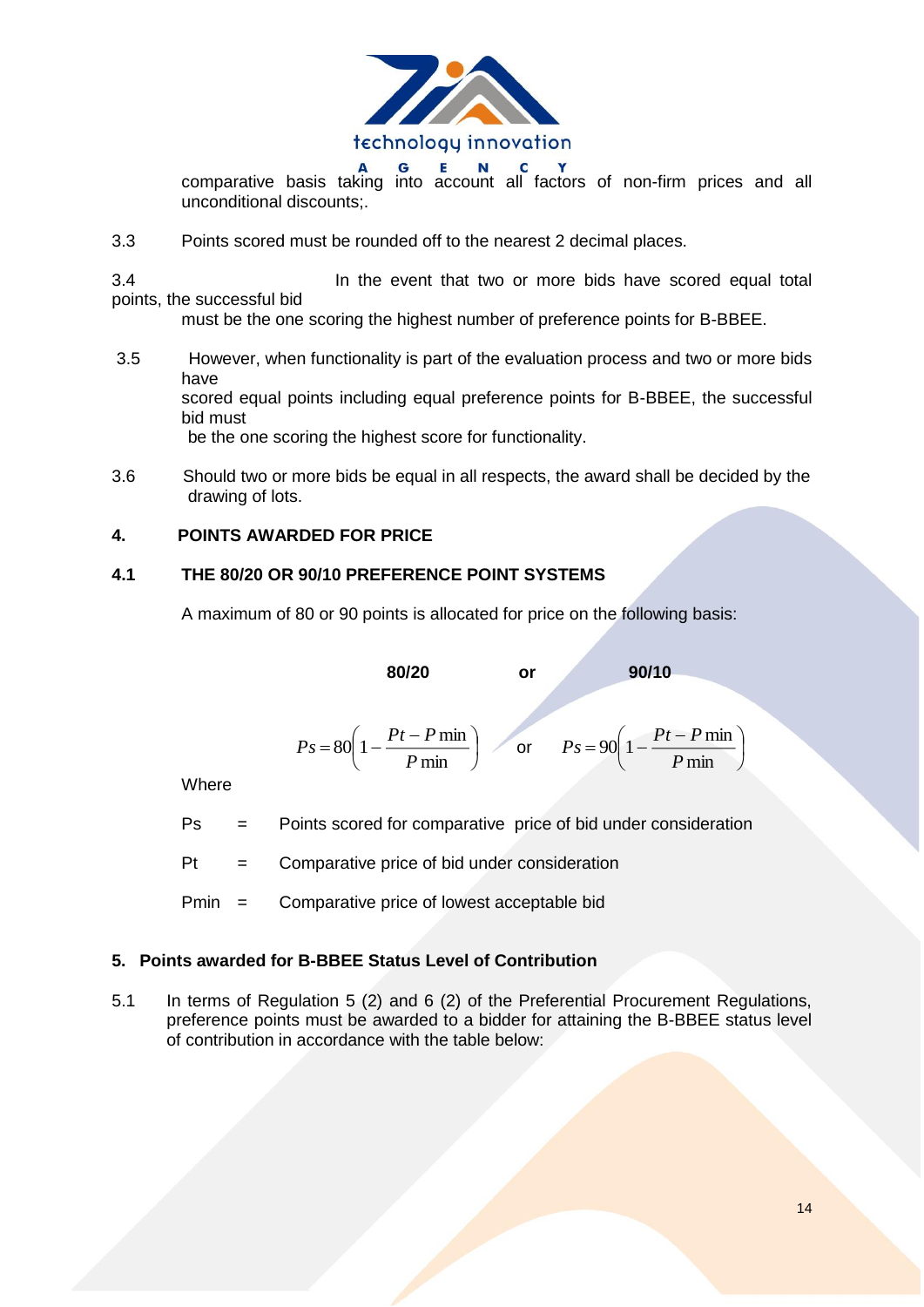

| <b>B-BBEE Status Level of</b><br><b>Contributor</b> | G<br><b>Number of points</b><br>(90/10 system) | <b>Number of points</b><br>(80/20 system) |
|-----------------------------------------------------|------------------------------------------------|-------------------------------------------|
|                                                     | 10                                             | 20                                        |
| $\overline{2}$                                      | 9                                              | 18                                        |
| 3                                                   | 8                                              | 16                                        |
| $\overline{4}$                                      | 5                                              | 12                                        |
| 5                                                   | 4                                              | 8                                         |
| 6                                                   | 3                                              | 6                                         |
| 7                                                   | $\overline{2}$                                 | 4                                         |
| 8                                                   |                                                | $\overline{2}$                            |
| Non-compliant<br>contributor                        | 0                                              | 0                                         |

- 5.2 Bidders who qualify as EMEs in terms of the B-BBEE Act must submit a certificate issued by an Accounting Officer as contemplated in the CCA or a Verification Agency accredited by SANAS or a Registered Auditor. Registered auditors do not need to meet the prerequisite for IRBA's approval for the purpose of conducting verification and issuing EMEs with B-BBEE Status Level Certificates.
- 5.3 Bidders other than EMEs must submit their original and valid B-BBEE status level verification certificate or a certified copy thereof, substantiating their B-BBEE rating issued by a Registered Auditor approved by IRBA or a Verification Agency accredited by SANAS.
- 5.4 A trust, consortium or joint venture, will qualify for points for their B-BBEE status level as a legal entity, provided that the entity submits their B-BBEE status level certificate.
- 5.5 A trust, consortium or joint venture will qualify for points for their B-BBEE status level as an unincorporated

 entity, provided that the entity submits their consolidated B-BBEE scorecard as if they were a group

 structure and that such a consolidated B-BBEE scorecard is prepared for every separate bid.

- 5.6 Tertiary institutions and public entities will be required to submit their B-BBEE status level certificates in terms of the specialized scorecard contained in the B-BBEE Codes of Good Practice.
- 5.7 A person will not be awarded points for B-BBEE status level if it is indicated in the bid documents that

such a bidder intends sub-contracting more than 25% of the value of the contract to any other enterprise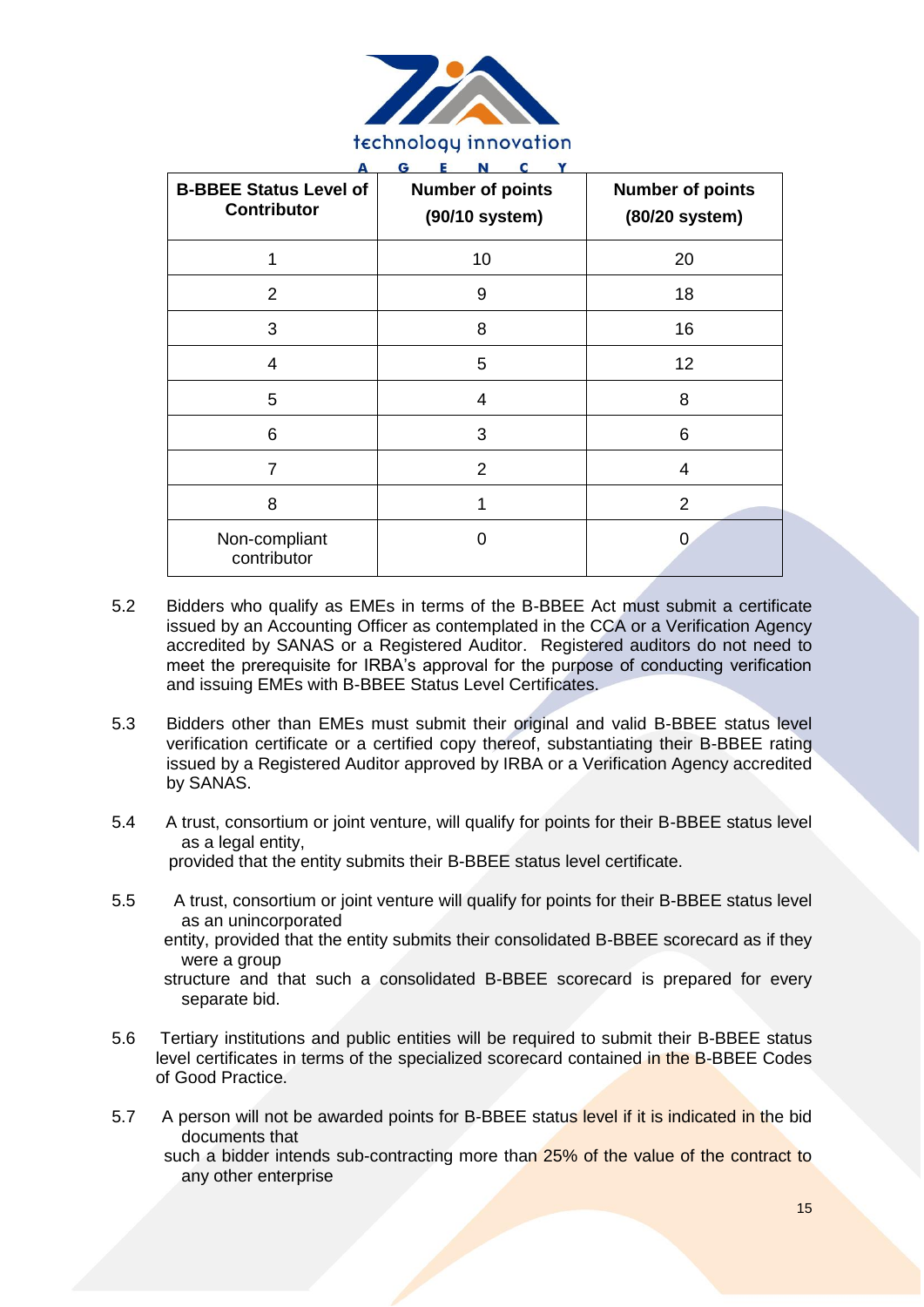

 that does not qualify for at least the points that such a bidder qualifies for, unless the intended sub-

contractor is an EME that has the capability and ability to execute the sub-contract.

5.8 A person awarded a contract may not sub-contract more than 25% of the value of the contract to any other

 enterprise that does not have an equal or higher B-BBEE status level than the person concerned, unless the

 contract is sub-contracted to an EME that has the capability and ability to execute the sub-contract.

## **6. BID DECLARATION**

6.1 Bidders who claim points in respect of B-BBEE Status Level of Contribution must complete the following:

#### **7. B-BBEE STATUS LEVEL OF CONTRIBUTION CLAIMED IN TERMS OF PARAGRAPHS 1.3.1.2 AND 5.1**

7.1 B-BBEE Status Level of Contribution: …………. = ……………(maximum of 10 or 20 points)

(Points claimed in respect of paragraph 7.1 must be in accordance with the table reflected in paragraph 5.1 and must be substantiated by means of a B-BBEE certificate issued by a Verification Agency accredited by SANAS or a Registered Auditor approved by IRBA or an Accounting Officer as contemplated in the CCA).

#### **8 SUB-CONTRACTING**

- 8.1 Will any portion of the contract be sub-contracted? YES / NO (delete which is not applicable)
- 8.1.1 If yes, indicate:

(i) what percentage of the contract will be subcontracted?

............……………….…% (ii) the name of the sub-contractor? ………………………………………………………….. (iii) the B-BBEE status level of the sub-contractor? …………….. (iv) whether the sub-contractor is an EME? YES / NO (delete which is not

applicable)

#### **9 DECLARATION WITH REGARD TO COMPANY/FIRM**

9.1 Name of company/firm :..................................................................................

9.2 VAT registration number :..................................................................................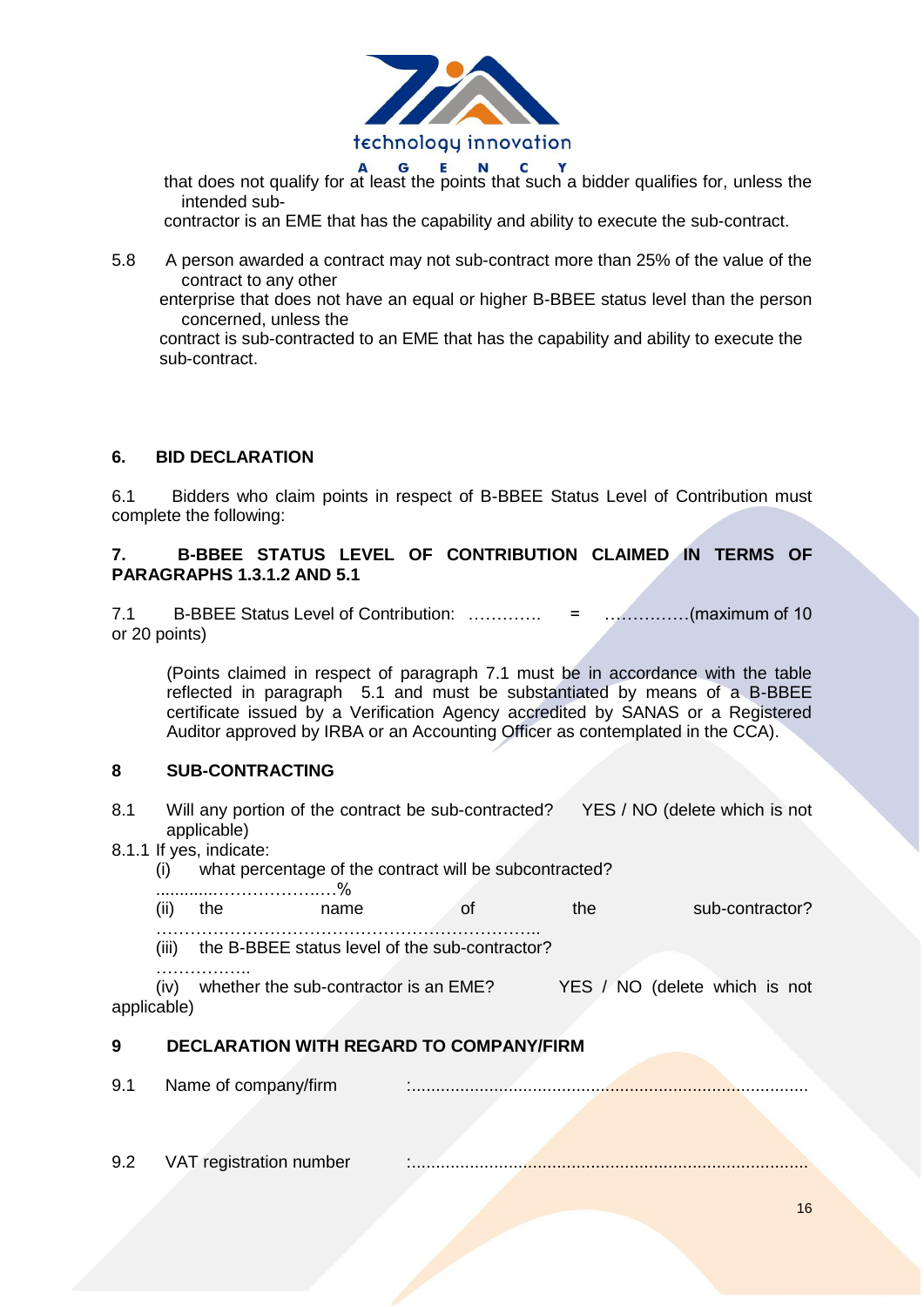

9.3 Company registration number

…………………………………………………………………….

## 9.4 TYPE OF COMPANY/ FIRM

- D Partnership/Joint Venture / Consortium
- □ One person business/sole propriety
- D Close corporation
- D Company
- (Pty) Limited
- [TICK APPLICABLE BOX]

# 9.5 DESCRIBE PRINCIPAL BUSINESS ACTIVITIES

………….. ............................................................................................................................... ................................................................................................................................. ……………… .......................................................................................................................... ................................................................................................................................. …………….............................................................................................................................. .................................................................................................................................

#### 9.6 COMPANY CLASSIFICATION

- Manufacturer
- Supplier
- □ Professional service provider
- $\Box$  Other service providers, e.g. transporter, etc. [TICK APPLICABLE BOX]
- 9.7 Total number of years the company/firm has been in business? ……………………………………
- 9.8 I/we, the undersigned, who is / are duly authorised to do so on behalf of the company/firm, certify that the points claimed, based on the B-BBE status level of contribution indicated in paragraph 7 of the foregoing certificate, qualifies the company/ firm for the preference(s) shown and I / we acknowledge that:
	- (i) The information furnished is true and correct;
	- (ii) The preference points claimed are in accordance with the General Conditions as indicated in paragraph 1 of this form.
	- (iii) In the event of a contract being awarded as a result of points claimed as shown in paragraph 7, the contractor may be required to furnish documentary proof to the satisfaction of the purchaser that the claims are correct;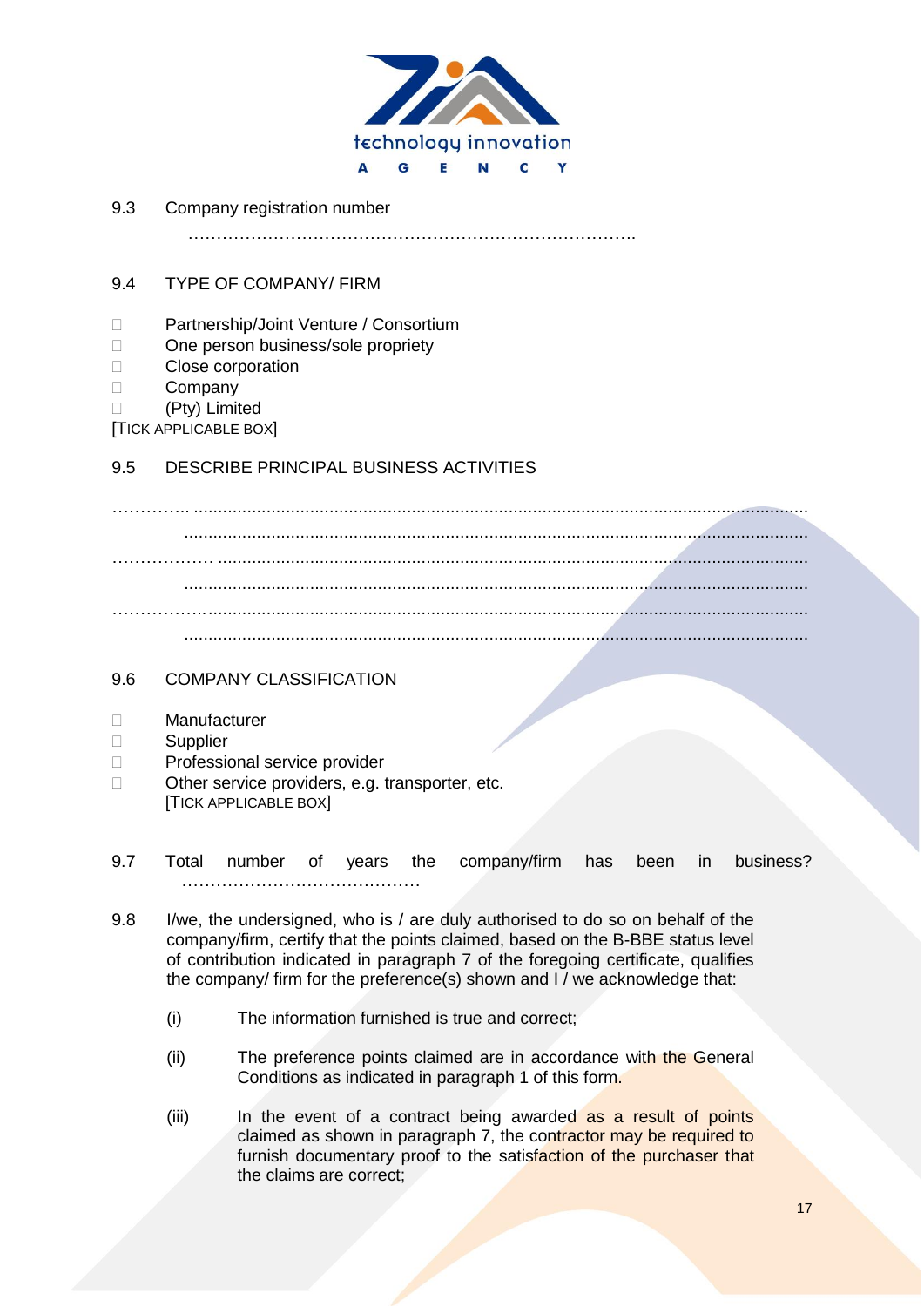

- (iv) If the B-BBEE status level of contribution has been claimed or obtained on a fraudulent basis or any of the conditions of contract have not been fulfilled, the purchaser may, in addition to any other remedy it may have –
	- (a) disqualify the person from the bidding process;
	- (b) recover costs, losses or damages it has incurred or suffered as a result of that person's conduct;
	- (c) cancel the contract and claim any damages which it has suffered as a result of having to make less favourable arrangements due to such cancellation;
	- (d) restrict the bidder or contractor, its shareholders and directors, or only the shareholders and directors who acted on a fraudulent basis, from obtaining business from any organ of state for a period not exceeding 10 years, after the audi alteram partem (hear the other side) rule has been applied; and
	- (e) forward the matter for criminal prosecution

| <b>WITNESSES:</b> |
|-------------------|
|-------------------|

1. ………………………………………

……………………………………

| SIGNATURE(S) | OF |
|--------------|----|
|              |    |

BIDDER(S)

2. ………………………………………

| ADDRESS: |  |
|----------|--|
|          |  |
|          |  |

18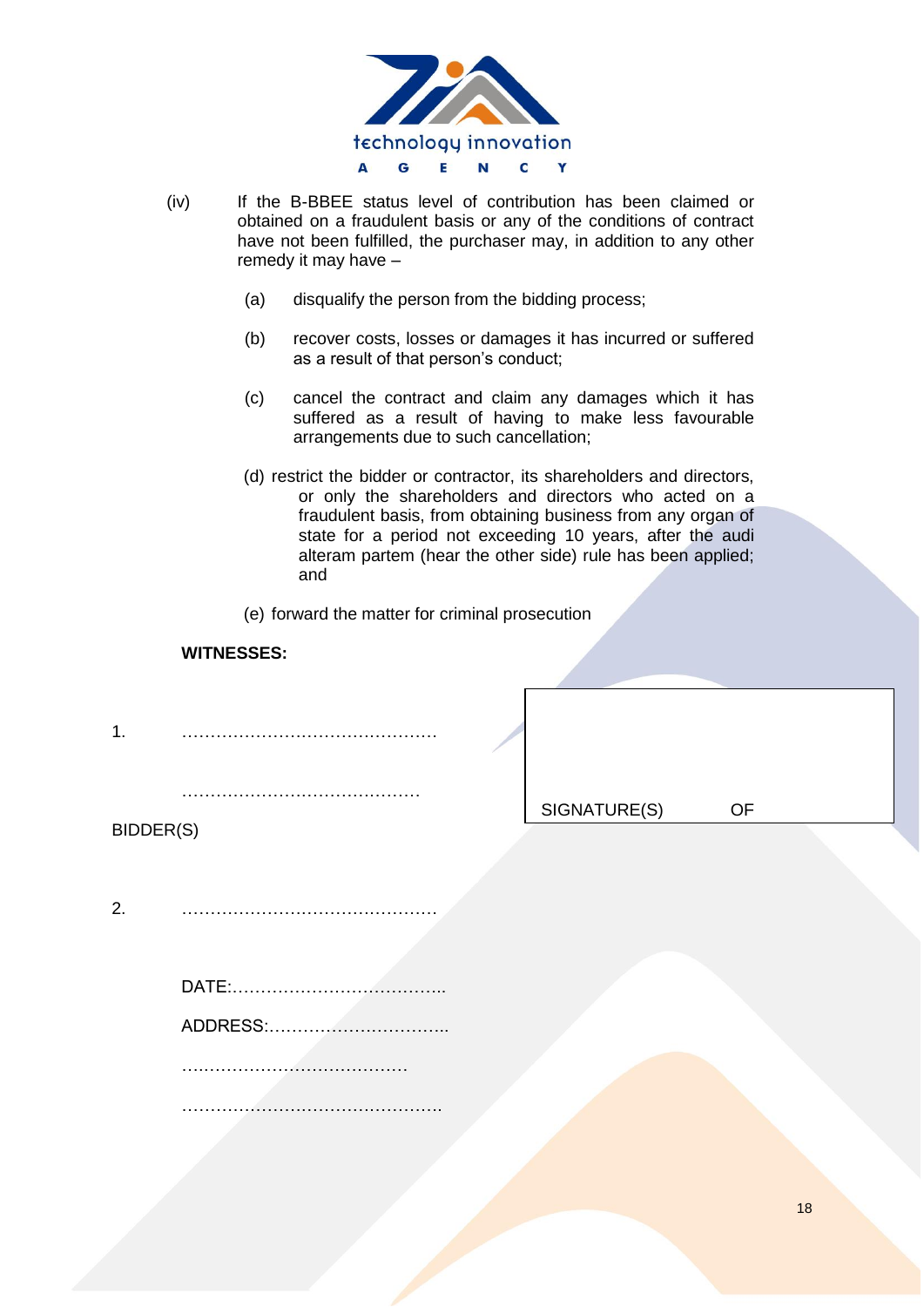

#### **DECLARATION OF BIDDER'S PAST SUPPLY CHAIN MANAGEMENT PRACTICES**

- 1 This Standard Bidding Document must form part of all bids invited.
- 2 It serves as a declaration to be used by institutions in ensuring that when goods and services are being procured, all reasonable steps are taken to combat the abuse of the supply chain management system.
- 3 The bid of any bidder may be disregarded if that bidder, or any of its directors have
	- a. abused the institution's supply chain management system;
	- b. committed fraud or any other improper conduct in relation to such system; or
	- c. failed to perform on any previous contract.
- **4 In order to give effect to the above, the following questionnaire must be completed and submitted with the bid.**

| Item  | Question                                                                | Yes          | <b>No</b> |
|-------|-------------------------------------------------------------------------|--------------|-----------|
| 4.1   | Is the bidder or any of its directors listed on the National Treasury's | <b>Yes</b>   | No        |
|       | Database of Restricted Suppliers as companies or persons prohibited     | $\mathsf{L}$ |           |
|       | from doing business with the public sector?                             |              |           |
|       | (Companies or persons who are listed on this Database were              |              |           |
|       | informed in writing of this restriction by the Accounting               |              |           |
|       | Officer/Authority of the institution that imposed the restriction       |              |           |
|       | after the audi alteram partem rule was applied).                        |              |           |
|       |                                                                         |              |           |
|       | The Database of Restricted Suppliers now resides on the National        |              |           |
|       | Treasury's website(www.treasury.gov.za) and can be accessed by          |              |           |
|       | clicking on its link at the bottom of the home page.                    |              |           |
|       |                                                                         |              |           |
| 4.1.1 | If so, furnish particulars:                                             |              |           |
|       |                                                                         |              |           |
|       |                                                                         |              |           |
|       |                                                                         |              |           |
| 4.2   | Is the bidder or any of its directors listed on the Register for Tender | Yes          | No        |
|       | Defaulters in terms of section 29 of the Prevention and Combating of    |              |           |
|       | Corrupt Activities Act (No 12 of 2004)?                                 |              |           |
|       | The Register for Tender Defaulters can be accessed on the               |              |           |
|       | National Treasury's website (www.treasury.gov.za) by clicking on        |              |           |
|       | its link at the bottom of the home page.                                |              |           |
|       |                                                                         |              |           |
| 4.2.1 | If so, furnish particulars:                                             |              |           |
|       |                                                                         |              |           |
|       |                                                                         |              |           |
|       |                                                                         |              |           |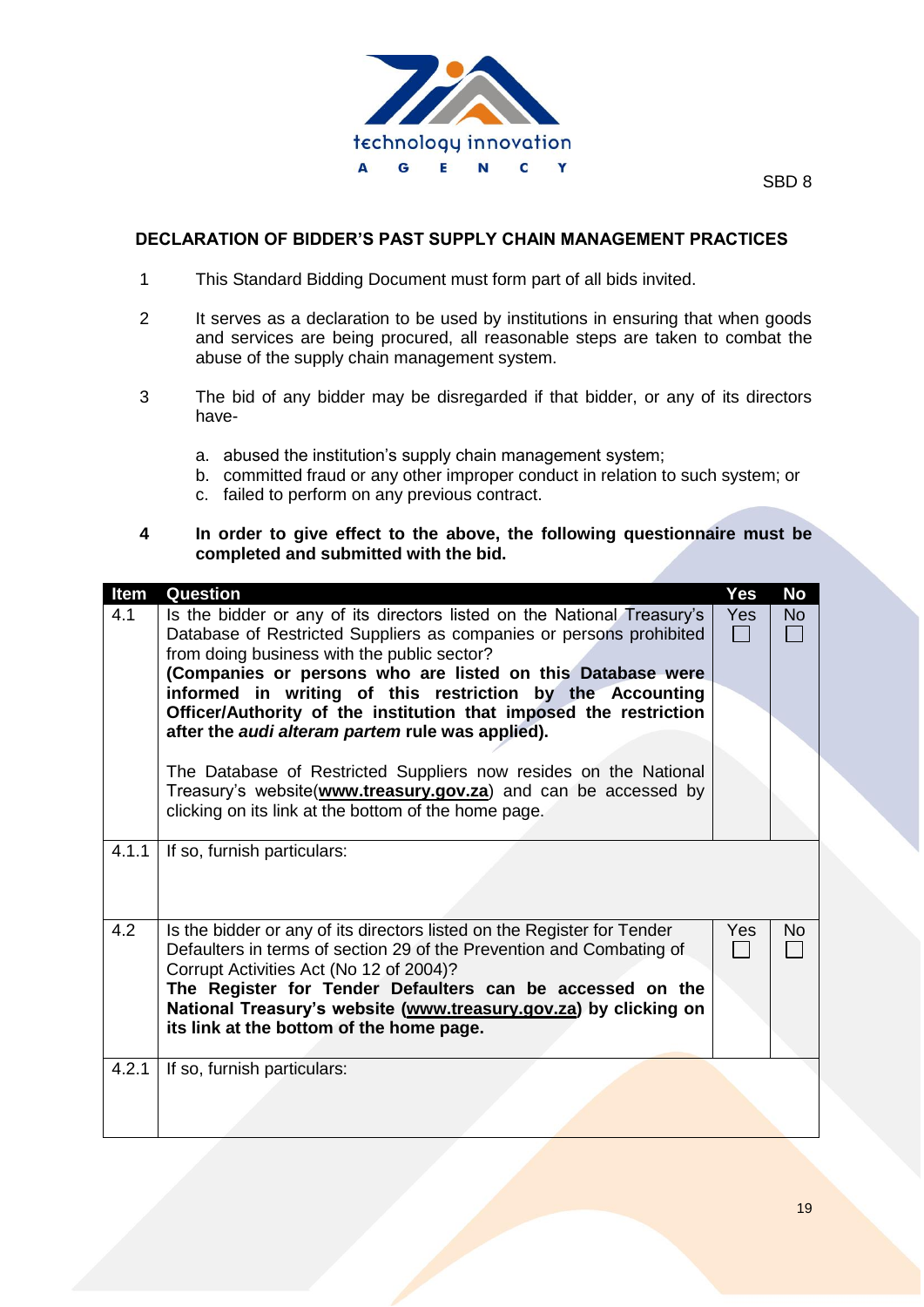

| 4.3   | Was the bidder or any of its directors convicted by a court of law       | Yes | No. |
|-------|--------------------------------------------------------------------------|-----|-----|
|       | (including a court outside of the Republic of South Africa) for fraud or |     |     |
|       |                                                                          |     |     |
|       | corruption during the past five years?                                   |     |     |
|       |                                                                          |     |     |
| 4.3.1 | If so, furnish particulars:                                              |     |     |
|       |                                                                          |     |     |
|       |                                                                          |     |     |
|       |                                                                          |     |     |
|       |                                                                          |     |     |
| 4.4   | Was any contract between the bidder and any organ of state               | Yes | No. |
|       | terminated during the past five years on account of failure to perform   |     |     |
|       |                                                                          |     |     |
|       | on or comply with the contract?                                          |     |     |
|       |                                                                          |     |     |
| 4.4.1 | If so, furnish particulars:                                              |     |     |
|       |                                                                          |     |     |
|       |                                                                          |     |     |
|       |                                                                          |     |     |
|       |                                                                          |     |     |

# **CERTIFICATION**

**I, THE UNDERSIGNED (FULL NAME)………………………………………………… CERTIFY THAT THE INFORMATION FURNISHED ON THIS DECLARATION FORM IS TRUE AND CORRECT.**

**I ACCEPT THAT, IN ADDITION TO CANCELLATION OF A CONTRACT, ACTION MAY BE TAKEN AGAINST ME SHOULD THIS DECLARATION PROVE TO BE FALSE.**

**………………………………………... ………………………….. Signature Date** 

**………………………………………. ………………………….. Position Name of Bidder**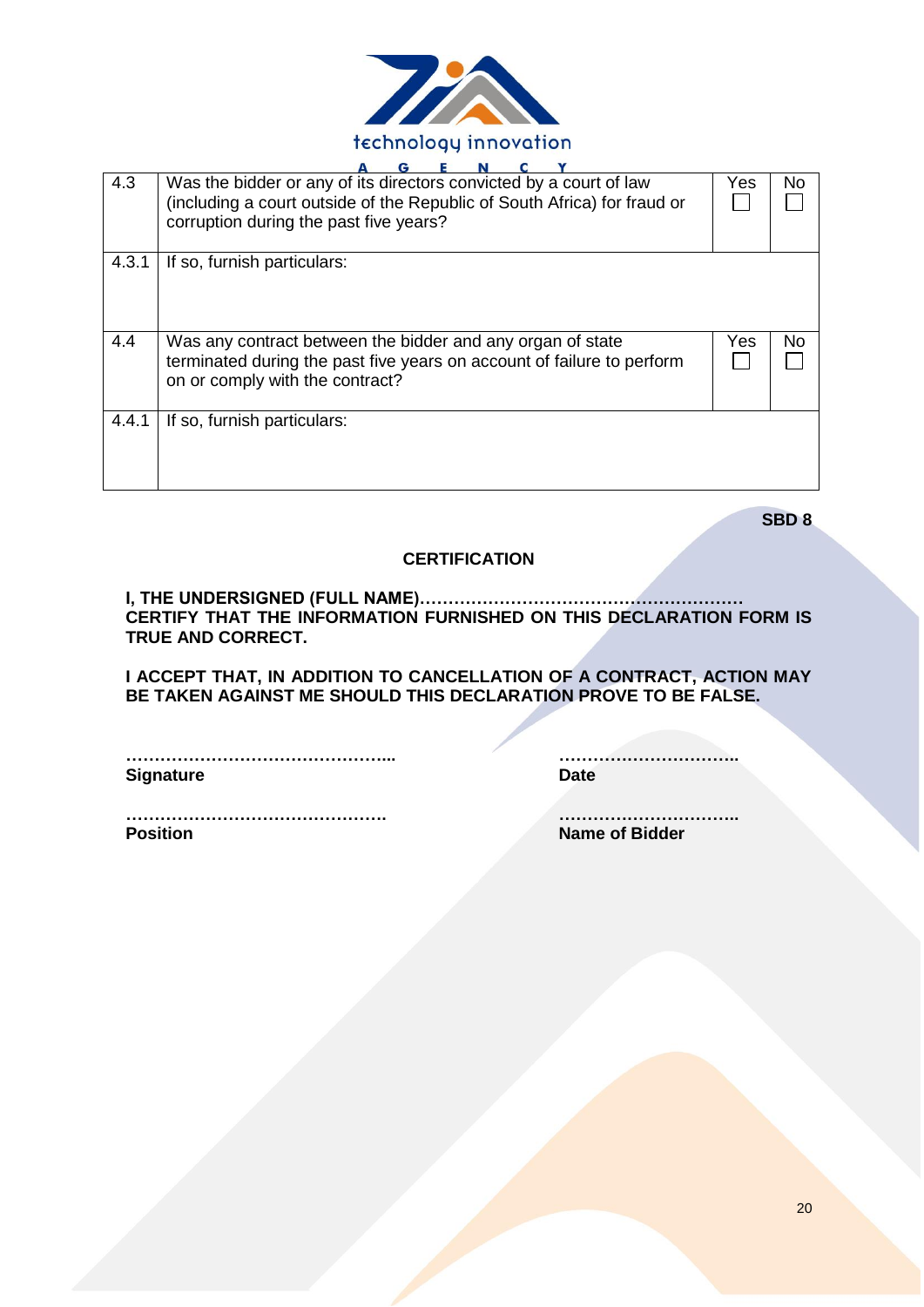

## **CERTIFICATE OF INDEPENDENT BID DETERMINATION**

- 1 This Standard Bidding Document (SBD) must form part of all bids<sup>1</sup> invited.
- 2 Section 4 (1) (b) (iii) of the Competition Act No. 89 of 1998, as amended, prohibits an agreement between, or concerted practice by, firms, or a decision by an association of firms, if it is between parties in a horizontal relationship and if it involves collusive bidding (or bid rigging).² Collusive bidding is a *pe se* prohibition meaning that it cannot be justified under any grounds.
- 3 Treasury Regulation 16A9 prescribes that accounting officers and accounting authorities must take all reasonable steps to prevent abuse of the supply chain management system and authorizes accounting officers and accounting authorities to:
	- a. disregard the bid of any bidder if that bidder, or any of its directors have abused the institution's supply chain management system and or committed fraud or any other improper conduct in relation to such system.
	- b. cancel a contract awarded to a supplier of goods and services if the supplier committed any corrupt or fraudulent act during the bidding process or the execution of that contract.
- 4 This SBD serves as a certificate of declaration that would be used by institutions to ensure that, when bids are considered, reasonable steps are taken to prevent any form of bid-rigging.
- 5 In order to give effect to the above, the attached Certificate of Bid Determination (SBD 9) must be completed and submitted with the bid:

<sup>1</sup> Includes price quotations, advertised competitive bids, limited bids and proposals.

**² Bid rigging (or collusive bidding) occurs when businesses, that would otherwise be expected to compete, secretly conspire to raise prices or lower the quality of goods and / or services for purchasers who wish to acquire goods and / or services through a bidding process. Bid rigging is, therefore, an agreement between competitors not to compete.**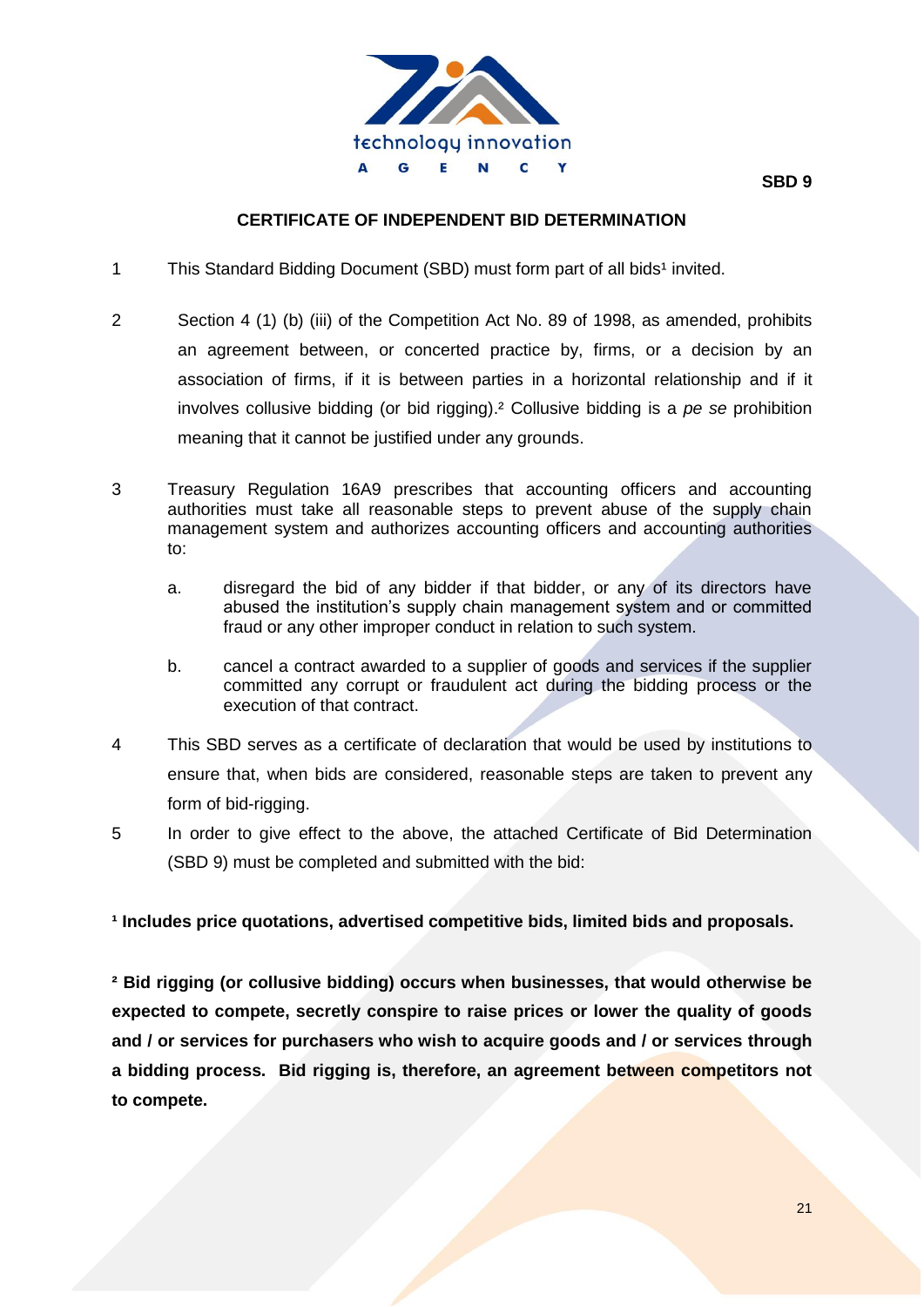

# **CERTIFICATE OF INDEPENDENT BID DETERMINATION**

I, the undersigned, in submitting the accompanying bid:

(Bid Number and Description)

\_\_\_\_\_\_\_\_\_\_\_\_\_\_\_\_\_\_\_\_\_\_\_\_\_\_\_\_\_\_\_\_\_\_\_\_\_\_\_\_\_\_\_\_\_\_\_\_\_\_\_\_\_\_\_\_\_\_\_\_\_\_\_\_\_\_\_\_\_\_\_\_

in response to the invitation for the bid made by:

(Name of Institution)

\_\_\_\_\_\_\_\_\_\_\_\_\_\_\_\_\_\_\_\_\_\_\_\_\_\_\_\_\_\_\_\_\_\_\_\_\_\_\_\_\_\_\_\_\_\_\_\_\_\_\_\_\_\_\_\_\_\_\_\_\_\_\_\_\_\_\_\_\_\_\_\_\_

do hereby make the following statements that I certify to be true and complete in every respect:

I certify, on behalf

of: that:

 $\overline{\phantom{a}}$ 

(Name of Bidder)

- 1. I have read and I understand the contents of this Certificate;
- 2. I understand that the accompanying bid will be disqualified if this Certificate is found not to be true and complete in every respect;
- 3. I am authorized by the bidder to sign this Certificate, and to submit the accompanying bid, on behalf of the bidder;
- 4. Each person whose signature appears on the accompanying bid has been authorized by the bidder to determine the terms of, and to sign the bid, on behalf of the bidder;
- 5. For the purposes of this Certificate and the accompanying bid, I understand that the word "competitor" shall include any individual or organization, other than the bidder, whether or not affiliated with the bidder, who:
	- (a) has been requested to submit a bid in response to this bid invitation;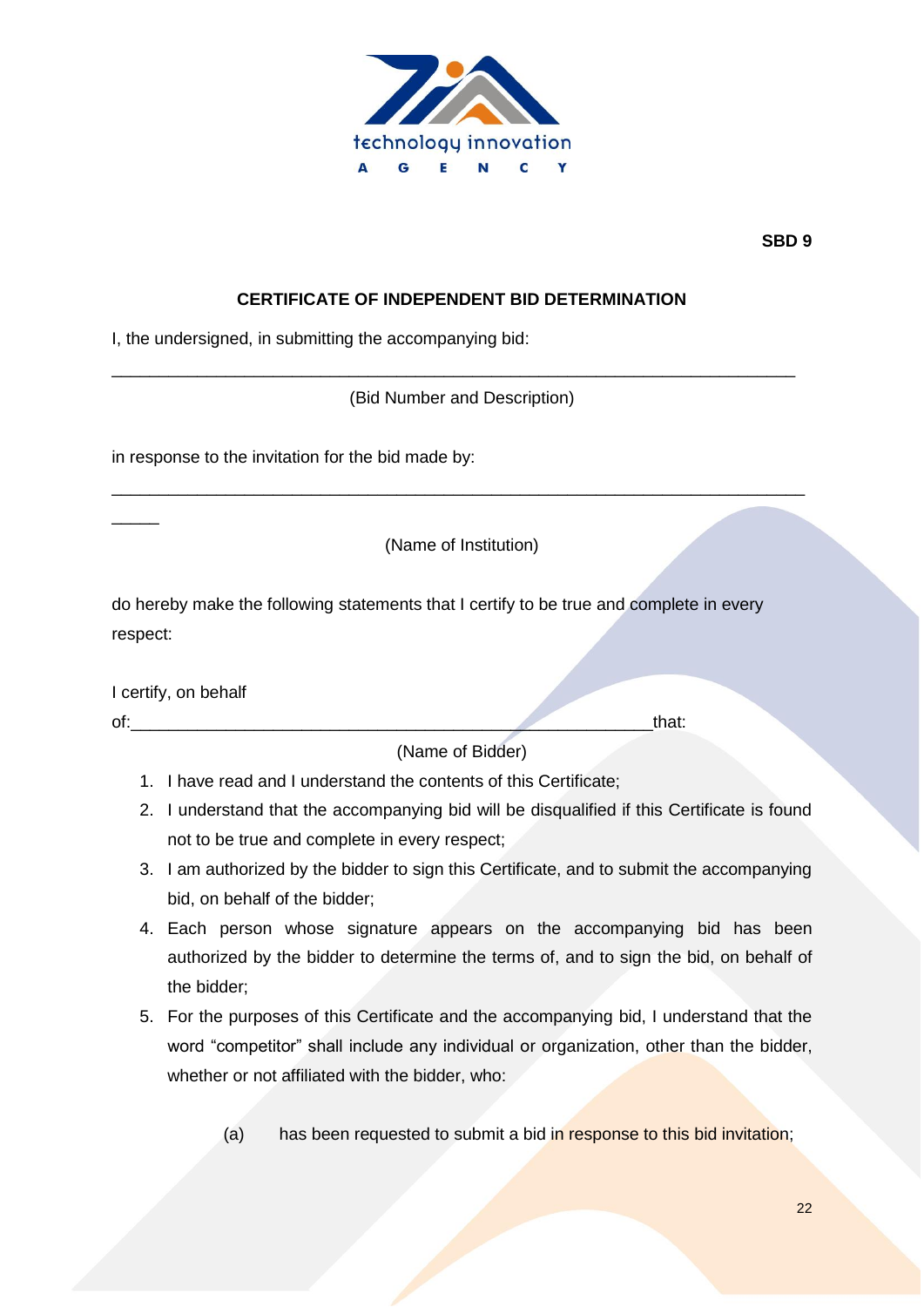

- (b) could potentially submit a bid in response to this bid invitation, based on their qualifications, abilities or experience; and
- (c) provides the same goods and services as the bidder and/or is in the same line of business as the bidder

- 6. The bidder has arrived at the accompanying bid independently from, and without consultation, communication, agreement or arrangement with any competitor. However communication between partners in a joint venture or consortium<sup>3</sup> will not be construed as collusive bidding.
- 7. In particular, without limiting the generality of paragraphs 6 above, there has been no consultation, communication, agreement or arrangement with any competitor regarding:
	- (a) prices;
	- (b) geographical area where product or service will be rendered (market allocation)
	- (c) methods, factors or formulas used to calculate prices;
	- (d) the intention or decision to submit or not to submit, a bid;
	- (e) the submission of a bid which does not meet the specifications and conditions of the bid; or
	- (f) bidding with the intention not to win the bid.
- 8. In addition, there have been no consultations, communications, agreements or arrangements with any competitor regarding the quality, quantity, specifications and conditions or delivery particulars of the products or services to which this bid invitation relates.
- 9. The terms of the accompanying bid have not been, and will not be, disclosed by the bidder, directly or indirectly, to any competitor, prior to the date and time of the official bid opening or of the awarding of the contract.

**³ Joint venture or Consortium means an association of persons for the purpose of combining their expertise, property, capital, efforts, skill and knowledge in an activity for the execution of a contract.**